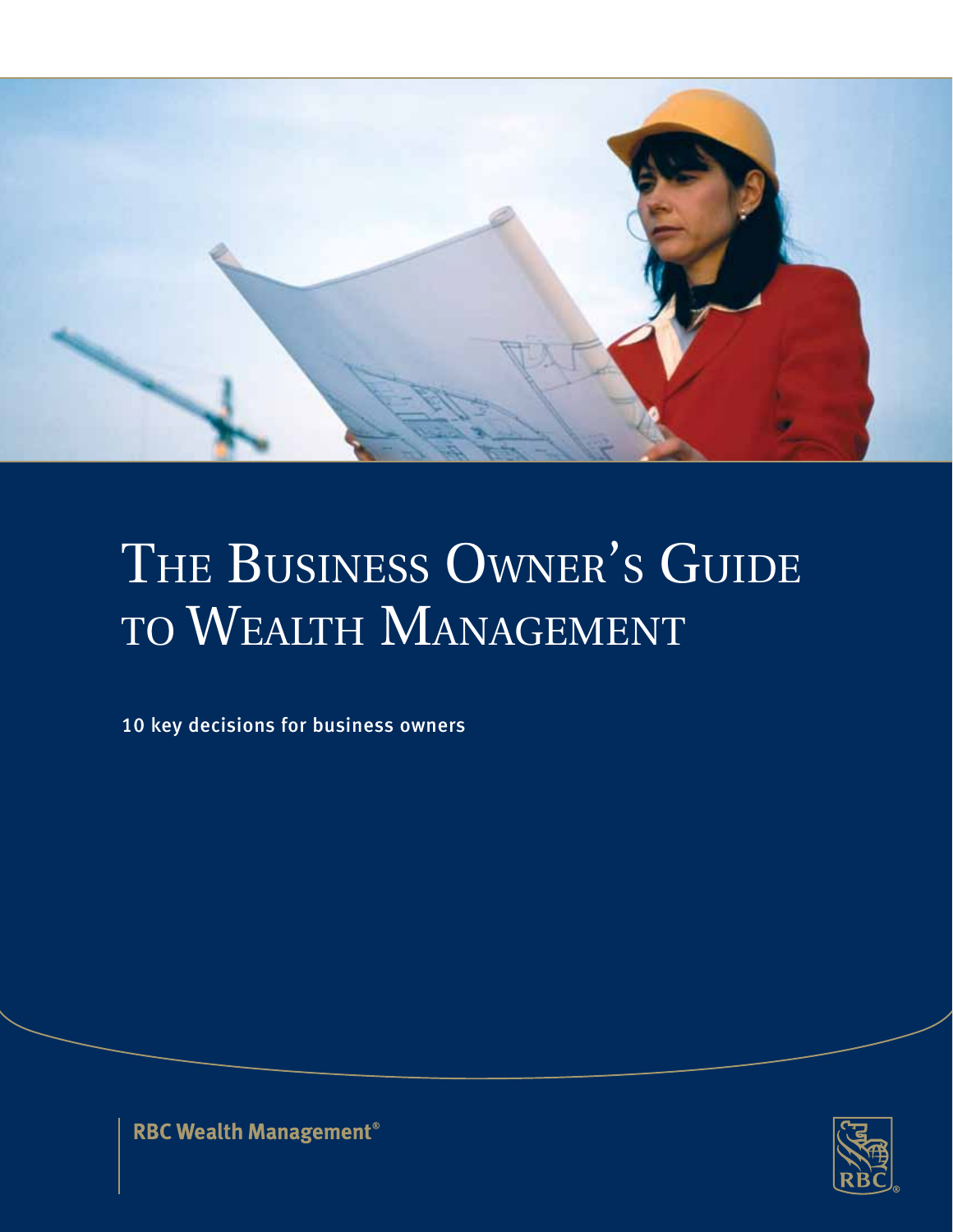### RBC Wealth Management

RBC Wealth Management® provides comprehensive services designed to address your multi-faceted financial concerns, simplify your life, give you the freedom to pursue your other priorities and provide you with the confidence that your goals will be achieved.

Whether you need assistance managing your family's wealth, maximizing your business investments or providing stewardship for non-profit assets, RBC Wealth Management brings together the solutions you need in key areas such as financial planning, private banking, investment management and estate and trust services.

Tailored to your individual needs by your RBC® advisor, RBC Wealth Management provides the specific services you need, today and in the future. Your RBC advisor, supported by a team of specialists drawn from RBC Wealth Management member companies, helps you address your various wealth management needs through each stage of your life:

- Accumulating wealth and growing your assets
- Protecting your wealth by managing risk
- Managing the affairs for a loved one
- Converting your wealth to an income stream
- Transferring wealth to your heirs
- Creating an enduring legacy

#### **RBC Wealth Management Publications**

To help you understand your choices and make informed decisions, RBC publishes a wide variety of financial, tax and estate publications, written by leading authorities on wealth management for high-net-worth Canadians. Please ask your RBC advisor for information about other RBC Wealth Management publications.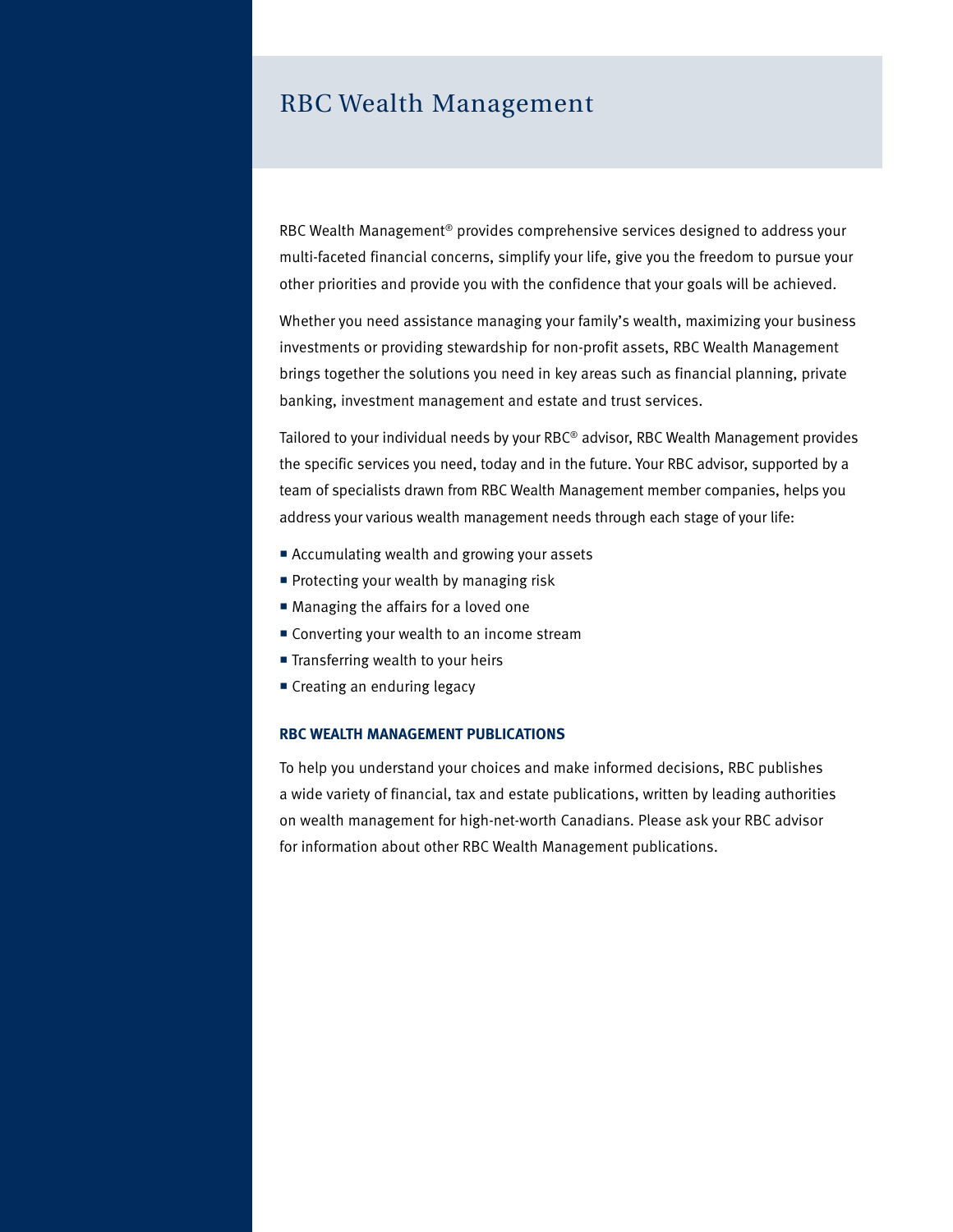Whether you're already a business owner or thinking about becoming one, the decisions you make will have far-reaching implications – not only for your business, but also for you and your family. A business consumes a large portion of your resources, time and attention throughout its lifetime, and your family's financial security may depend on its success.

This guidebook follows the life cycle of a business and its owner. It explores a range of subjects unique to business owners, from consideration of the best structure for your business to development of a succession plan and your transition from the business into a well-planned and funded retirement.

Planning ahead can protect the business you've worked so hard to build, help you achieve your business goals and ensure your future prosperity. Your professional legal, tax and investment advisors are there to help you make the critical decisions, wherever you happen to be in the challenging and rewarding journey through the life cycle of your business.

This guidebook is for information only and is not intended to be or to replace legal or tax advice. Please be sure to consult a qualified legal and tax advisor before implementing any strategies.



#### INTRODUCTION **TABLE OF CONTENTS**

#### **Key decision 1:**

| Make the right choice for you |  |  |  |  |
|-------------------------------|--|--|--|--|

#### **Key decision 2:**

| Organize your business assets in the most tax-efficient manner |  |
|----------------------------------------------------------------|--|

#### **Key decision 3:**

| Preserve and maximize your surplus assets |  |
|-------------------------------------------|--|

#### **Key decision 4:**

| - 10                                                       |  |  |  |
|------------------------------------------------------------|--|--|--|
| Provide enhanced benefits to attract and retain top talent |  |  |  |

#### **Key decision 5:**

| Safeguard your personal and business assets from creditors |  |
|------------------------------------------------------------|--|

#### **Key decision 6:**

What can you do to deal with the unexpected? .................. 14 Prepare a plan to protect your business before adverse events occur

#### **Key decision 7:**

Do you intend to retire from your business? ...................... 16 Create an exit strategy for a smooth transition into a well-funded retirement

#### **Key decision 8:**

Will you sell your business? ................................................. 18 Get top dollar by making your business more attractive to potential buyers and minimize taxes on the sale

#### **Key decision 9:**

How can you keep your business in the family? ................. 21 Plan ahead to maintain stability in the business – and the family

#### **Key decision 10:**

What will you do once you're retired? ................................. 24 Develop a plan to ensure your retirement is as successful as your business

#### **Appendix 1:**

| Make the most of special tax deferrals and exemptions |  |
|-------------------------------------------------------|--|

#### **Appendix 2:**

Incorporating your professional practice ........................... 28 Take advantage of enhanced tax and retirement benefits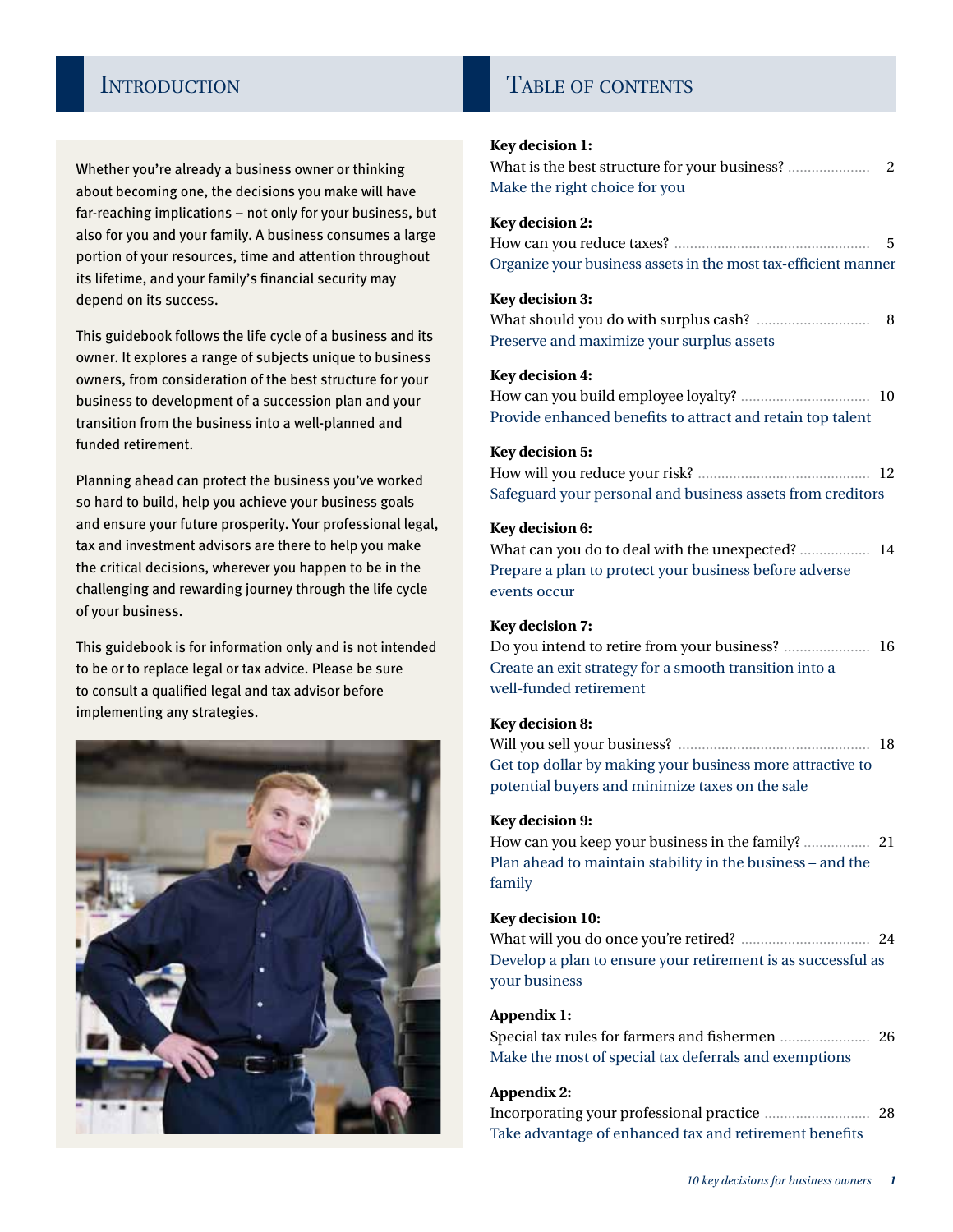# Make the right choice for you

Whether you already own your business, are thinking of starting a business from scratch or are buying an existing business, choosing the right business structure can have a major impact on the future success of your enterprise as well as your personal tax and estate planning.

Your decision should take into account a range of factors including the nature of your business and where it's located, the number of people involved, taxation considerations, your potential exposure to liability and the company's financial requirements.

Consult an experienced legal professional and tax accountant. Your professional advisors can help ensure that you are well informed on the legal and taxation issues you may encounter and that you understand the personal and business implications of your decisions.

#### **Sole proprietorships**

A sole proprietorship is the simplest form of business organization and is often the most inexpensive to set up. This can be a good option for small enterprises because you, as the business owner, have direct control over business decisions and receive all the profits. However, with this kind of structure, you are legally responsible for the debts and obligations of the business. This means that both your business and personal assets may be subject to the claims of creditors. This is called "unlimited liability".

#### **How is a sole proprietor taxed?**

You must file a personal tax return to report your business income. You should include the income, or losses, from your business on your personal tax return as part of your overall income for the year. Your net business income is taxed as personal income, so there are limited tax planning opportunities; however, you may be able to deduct your business losses from your other income sources.

#### **Partnerships**

Partnerships can be relatively easy to set up and often have low start-up costs. A key advantage of having partners is that they generally bring additional sources of investment capital and provide a broader management base. However, finding

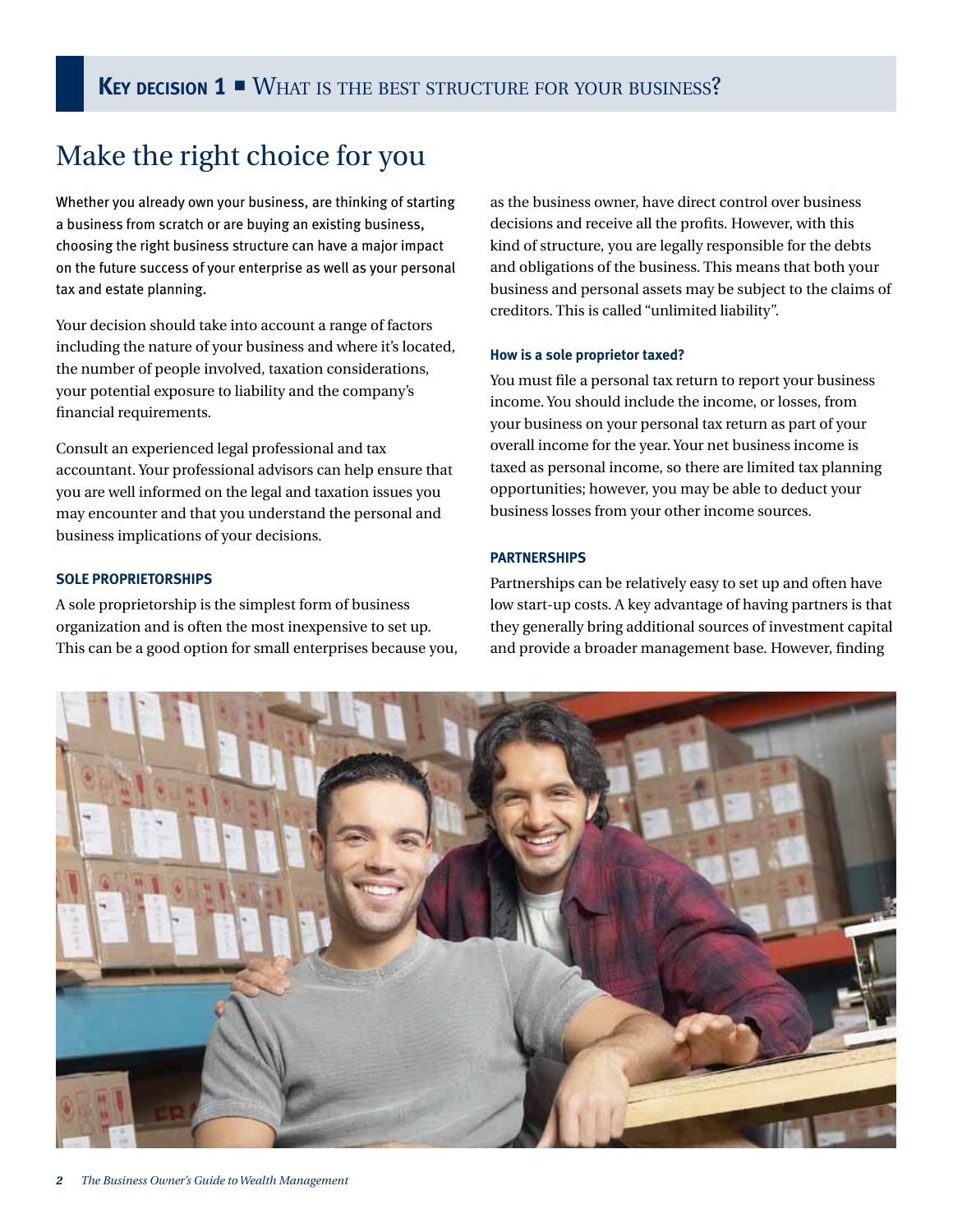### WHAT IS THE BEST STRUCTURE FOR YOUR BUSINESS?

suitable partners can be a challenge. In addition, this kind of business structure can mean a division of authority, so there is potential for conflict between the partners.

A written partnership agreement, though not essential, can help minimize potential conflict. In many cases it sets out the terms of business, protects the interests of individual partners in the event of disagreement or dissolution of the business and generally defines how the partners will share the business profits.

Your personal liability for the business and the actions of your partners can differ depending on the type of partnership. Be prepared for the possibility that your partners' decisions will be legally binding on you, and ensure you discuss all aspects of this decision with your legal advisor.

If you are considering investing in a partnership, you should also review the tax and legal implications carefully with your advisor.

#### **How is a partnership taxed?**

Instead of your partnership paying tax on its income and filing a partnership tax return, the partnership's income and/ or loss will flow through to the individual partners who will then report their share of the partnership's net income or loss on their personal tax returns.

#### **Corporations**

Corporations are a very popular business structure. A corporation is a separate legal entity from its shareholders but has all the legal characteristics of an individual. It can own property, incur legal liability, lend, borrow and carry on business. Corporations also file an annual corporate tax return.

If you're thinking of starting or investing in a corporation, there can be a number of advantages. It can provide greater business continuity as shares can be bought and sold without affecting the company's continued operation. It is also easier to raise investment capital for a corporation, and you may find that the size and resources of an incorporated business make it easier to attract specialized management expertise. In addition, as an owner-manager and a shareholder, your liability is generally limited to your shareholding, so your personal assets are protected from the company's creditors unless you have provided personal guarantees for loans to the corporation.

It's important to obtain legal advice when setting up or acquiring an incorporated business. Corporations are more closely regulated than sole proprietorships or partnerships and may be more costly to set up. You will be required to hold annual shareholder meetings, meet certain recordkeeping obligations and possibly comply with legislative requirements specific to your industry. This can mean more administrative, legal and accounting expenditures.

If you are a professional and are thinking of incorporating your practice, please review Appendix 2 for information specific to professional corporations.



#### **Business planning quick tip**

Inexpensive and simple to set up, sole proprietorships are generally more suitable for smaller enterprises with a single owner/manager who wants direct personal control. Costs are usually higher with partnerships and corporations, but it's easier to raise investment capital, making them a better choice for larger enterprises. They also offer tax and legal advantages that may appeal to certain enterprises regardless of size. Remember you can change your business structure as your business develops and circumstances change.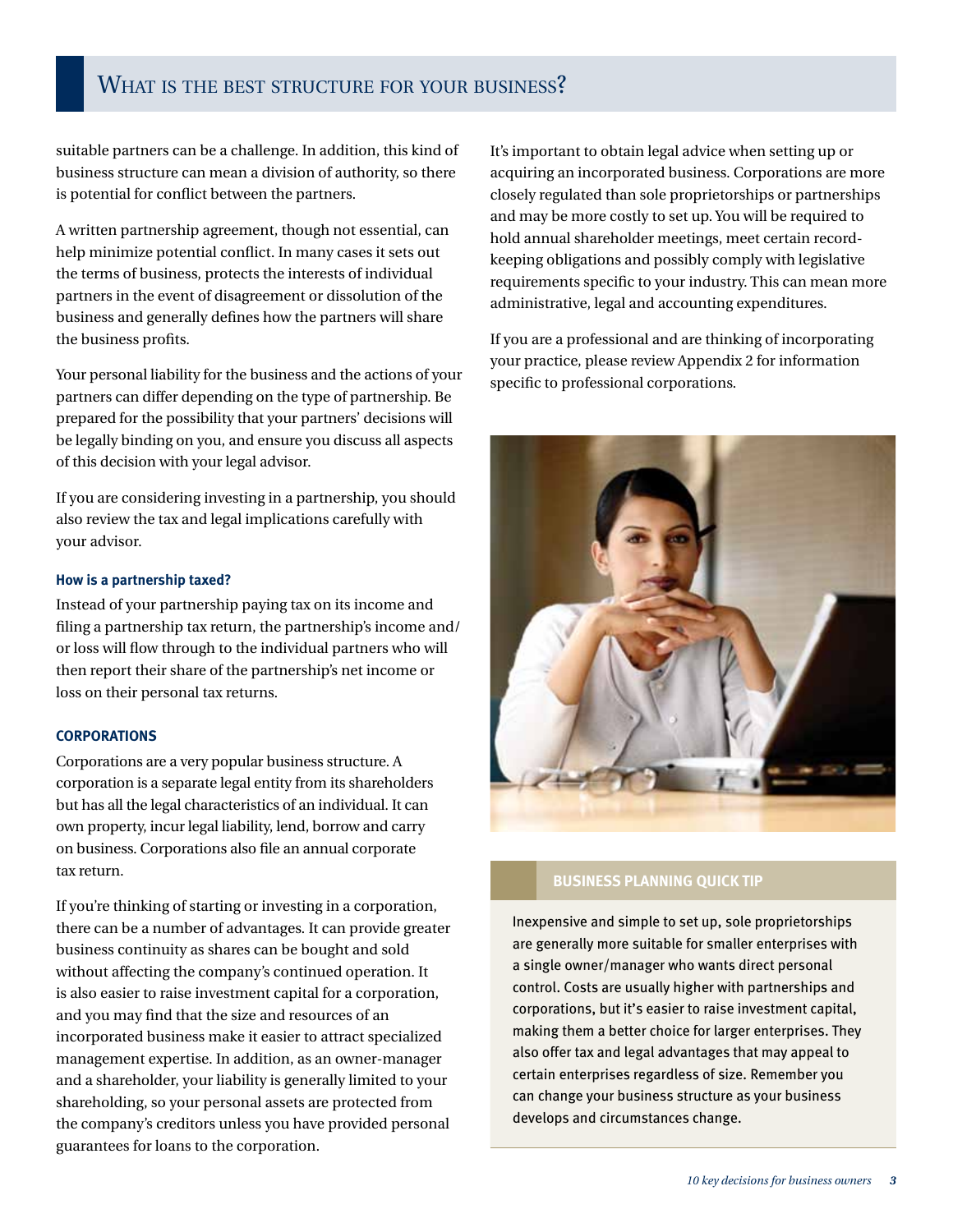#### **Tax planning for corporations**

As an owner-manager, you may be able to benefit from some of the tax planning opportunities available to incorporated businesses:

- The small business deduction provides potential taxdeferral opportunities and a reduced corporate tax on active business income up to the small business limit that is retained in the corporation.
- If your business qualifies as a "small business corporation", all or a portion of any gain realized on the sale of the shares can potentially be sheltered from personal taxation using the capital gains exemption.
- By incorporating you may have the opportunity to split income and reduce taxes by paying dividends to adult family shareholders.

 Adding other family members as common shareholders directly or through a family trust (referred to as an "estate freeze") can allow you to transfer future tax liability on the growth of the company to lower-income family members and multiply the use of the capital gains exemption on the sale of active Canadian private company shares.

*Talk to your professional advisors about the structure that's right for your business or whether your current structure is providing what you need to achieve your goals.*



|                            | Sole proprietorship                               | Partnership                                                                                                                      | <b>Corporation</b>                                                                                                                              |
|----------------------------|---------------------------------------------------|----------------------------------------------------------------------------------------------------------------------------------|-------------------------------------------------------------------------------------------------------------------------------------------------|
| Cost                       | Lowest cost option                                | Relatively low start-up costs                                                                                                    | Higher set up and ongoing costs                                                                                                                 |
| <b>Level of control</b>    | Direct personal control                           | Shared with partner(s)                                                                                                           | Potentially shared with a number of other<br>stakeholders, including shareholders and<br>directors                                              |
| <b>Legal liability</b>     | Unlimited personal<br>liability                   | General partners: full liability<br>jointly shared between partners<br>Limited partners: liability<br>limited to amount invested | Liability transferred to corporation, which<br>possesses same legal rights, obligations and<br>liabilities as a person                          |
| Convenience                | Easiest to set up and<br>manage                   | Generally easy to set up and<br>manage                                                                                           | Typically more complex administrative<br>requirements, including tax, legal and<br>regulatory filings                                           |
| <b>Business continuity</b> | Difficult due to reliance<br>on single individual | Other partners can help ensure<br>continuity                                                                                     | As a separate legal entity, a corporation can<br>continue even when its original shareholders<br>move on                                        |
| <b>Investment capital</b>  | Raising new capital can<br>be difficult           | Partners can bring investment<br>capital                                                                                         | Shareholders can invest substantial new<br>capital                                                                                              |
| <b>Tax considerations</b>  | <b>Taxed personally</b>                           | Partner's share of profit/loss is<br>taxed personally                                                                            | ■ Corporation files the tax return<br>■ Tax advantages can include small business<br>deduction, capital gains exemption and<br>income splitting |

#### Following are some of the key points to consider when deciding on the right business structure for you: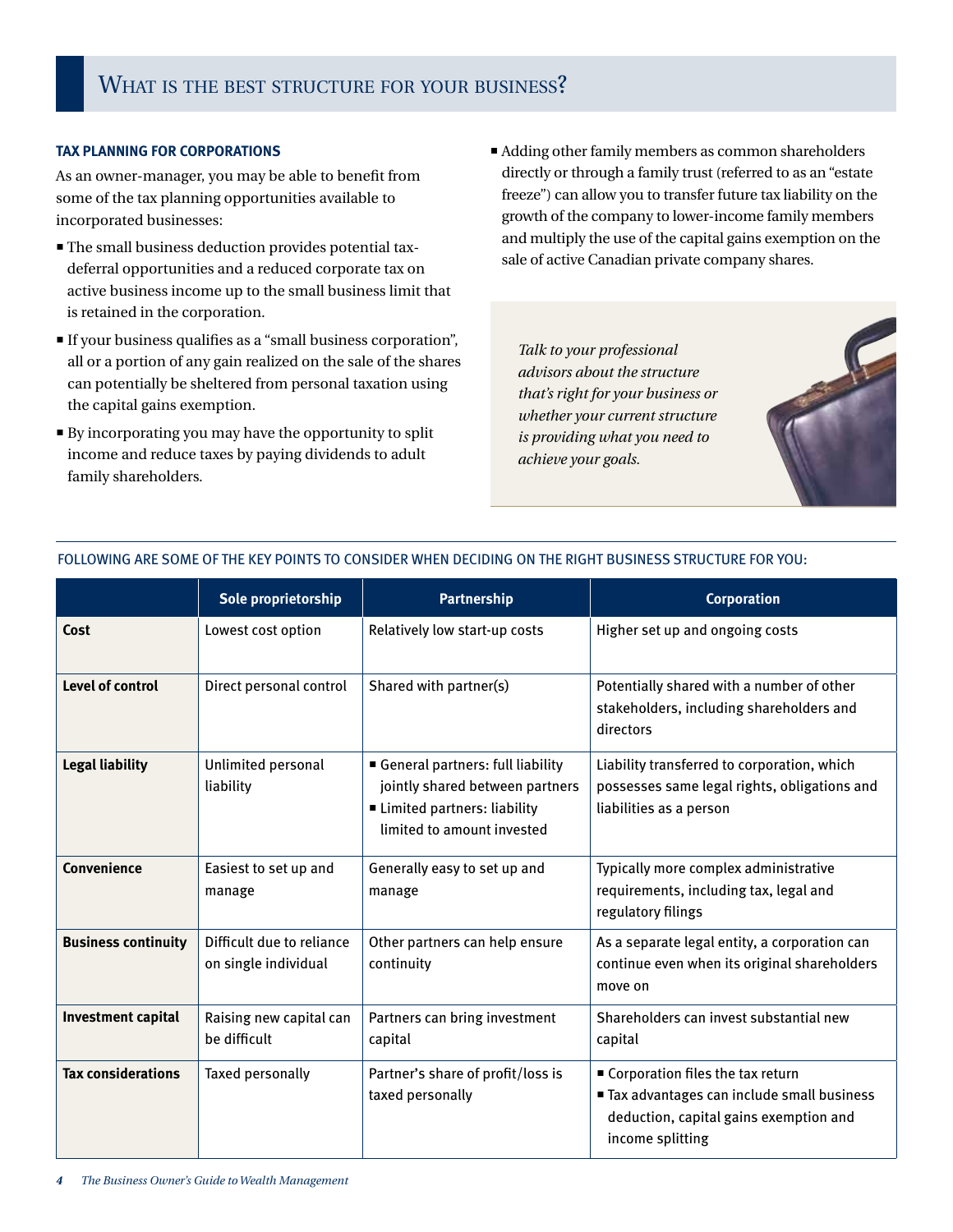# **KEY DECISION 2 ■ HOW CAN YOU REDUCE TAXES?**

# Organize your business assets in the most tax-efficient manner

Many business owners have substantial personal assets invested in their business in addition to the long-term commitment they have made to the business and its employees. This can have significant implications, not only for you and your business but also for your family's financial security.

To protect your investment, both business and personal, your business strategy should include carefully structured tax and estate planning components to ensure you have organized your assets in the most tax-effective manner and utilized the tax planning strategies that are available for the benefit of your business and your family.

#### **Personal tax planning**

There are several income-splitting strategies available to owners of private corporations in Canada that may benefit you and your family. They include:

#### **Income splitting by paying a salary to family members**

Consider income splitting with lower-income family members by employing them in the corporation and paying them a reasonable salary based on the services they perform. The salary they receive will also create Registered Retirement Savings Plan (RRSP) contribution room for them and generate CPP/QPP pensionable earnings. Note that the tax rules provide a disincentive to paying a salary or bonus that exceeds the value of the services rendered.

#### **Income splitting by paying dividends to adult family members**

If you have an active corporation, you may be able to transfer some or all of the future growth of the business to the next generation of your family using an estate freeze with a family trust. This common business succession strategy allows you to income split by paying dividends from the corporation to your spouse and adult children. If they have no other income, they may be able to receive more than \$30,000 in tax-free dividends, depending on the province where they live. While this strategy may help you to minimize and defer tax, there may be situations in the future where you may wish to unwind or dissolve the structure. Ensure that this flexibility is available in the design of your estate freeze before it is initially put into place.



#### **Multiplying the capital gains exemption**

It is possible to "multiply" the capital gains exemption available to you and your family on the sale of the qualifying shares of your business. This could significantly increase the family's after-tax assets following the sale. One way to do this is by having your operating company owned by a family trust with your family members as beneficiaries of the trust. When you sell the qualifying shares owned by the trust, the resulting capital gains can be allocated to each beneficiary and they can each claim their capital gains exemption. For example, a family of four can claim four times the capital gains exemption versus the business owner claiming the capital gains exemption only once. This results in additional tax savings for the family.

You may also wish to consider some potential estate planning opportunities. Freezing the value of your estate can help you limit your tax liability on death. You can also defer capital gains on the future growth of the business and attribute them to the next generation while retaining control of the business. This may also allow other family members to use their capital gains exemptions.

Remember that for these strategies to be effective, the interest, dividends and capital gains must be paid or payable by the family trust to the beneficiaries. The funds will no longer belong to you as parent or business owner, so ensure this is a practical strategy in your circumstances.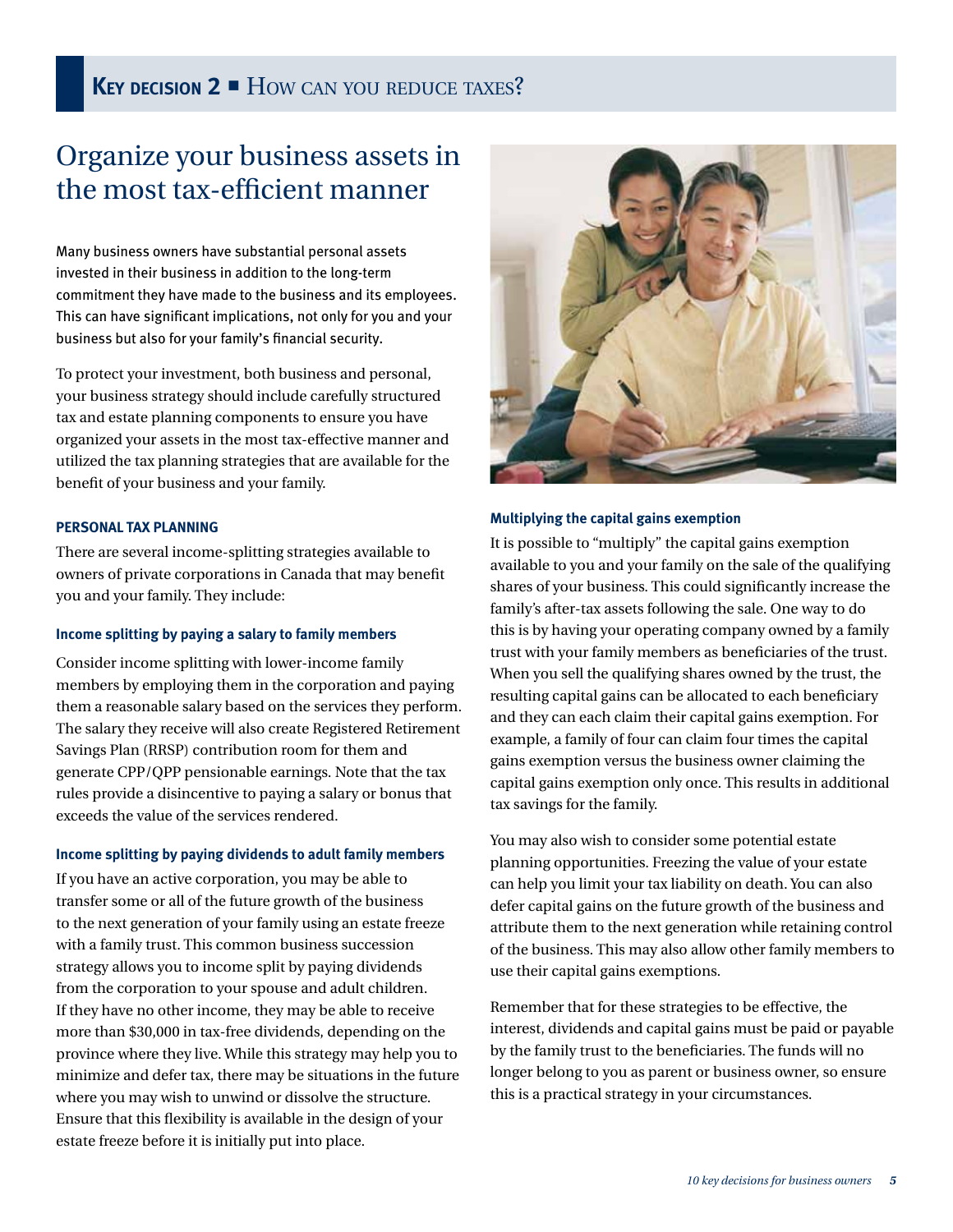#### **Tax planning for your business**

If you're the owner of a private Canadian corporation earning active business income, consider whether the following strategies would work for your business:

#### **"Bonus down" to the small business limit or retain funds in the corporation**

Active business income up to the small business limit earned by a private Canadian corporation is taxed at a favourable small business rate due to the small business deduction. Income above this limit is taxed at the higher corporate rate, which varies depending on the province.

Typically business owners do not leave active business income in the corporation over the small business limit but pay a bonus to bring active business income down to this limit. This is done to avoid taxation at the higher corporate rate and then the personal tax rate when the money is paid out of the corporation as a taxable dividend.

However, if your business is producing more income than you need in the short term for personal expenses, consider retaining funds above the small business limit in the corporation. You may be able to benefit from increased tax

#### **eligible dividends**

Generally, "eligible dividends" are dividends paid after 2005 to Canadian residents by Canadian public companies and by Canadian-controlled private corporations (CCPCs) out of income taxed at the federal general corporate rate.

Canadian public companies generally pay eligible dividends without restriction.

Canadian-controlled private corporations cannot pay eligible dividends from income that has benefited from a special tax rate, such as active business income eligible for the small business deduction, or investment income that is subject to refundable tax treatment.

*The precise definition of "eligible dividends" is more complex than as described above. You should consult your own professional tax advisor if you require more detailed information on this subject.*

deferral from lower corporate rates and the decreased tax cost from lower personal rates on eligible dividends when the income is eventually paid out as a dividend to shareholders. Alternatively, if you need to use these funds immediately, or in the short term for personal expenses, consider paying them as a salary or a bonus rather than a dividend.

In some cases, tax-deductible contributions to a retirement plan such as an Individual Pension Plan (IPP) or Retirement Compensation Arrangement (RCA) could also be considered for part of the excess funds. If your business profit exceeds the small business limit, then speak to an experienced tax professional to determine the appropriate tax strategies for the excess funds.

#### **Maintain the status of your corporation as a "qualifying small business corporation"**

By maintaining your operating company's status as a qualifying small business corporation (QSBC), when you eventually sell its shares, you may be able to take advantage

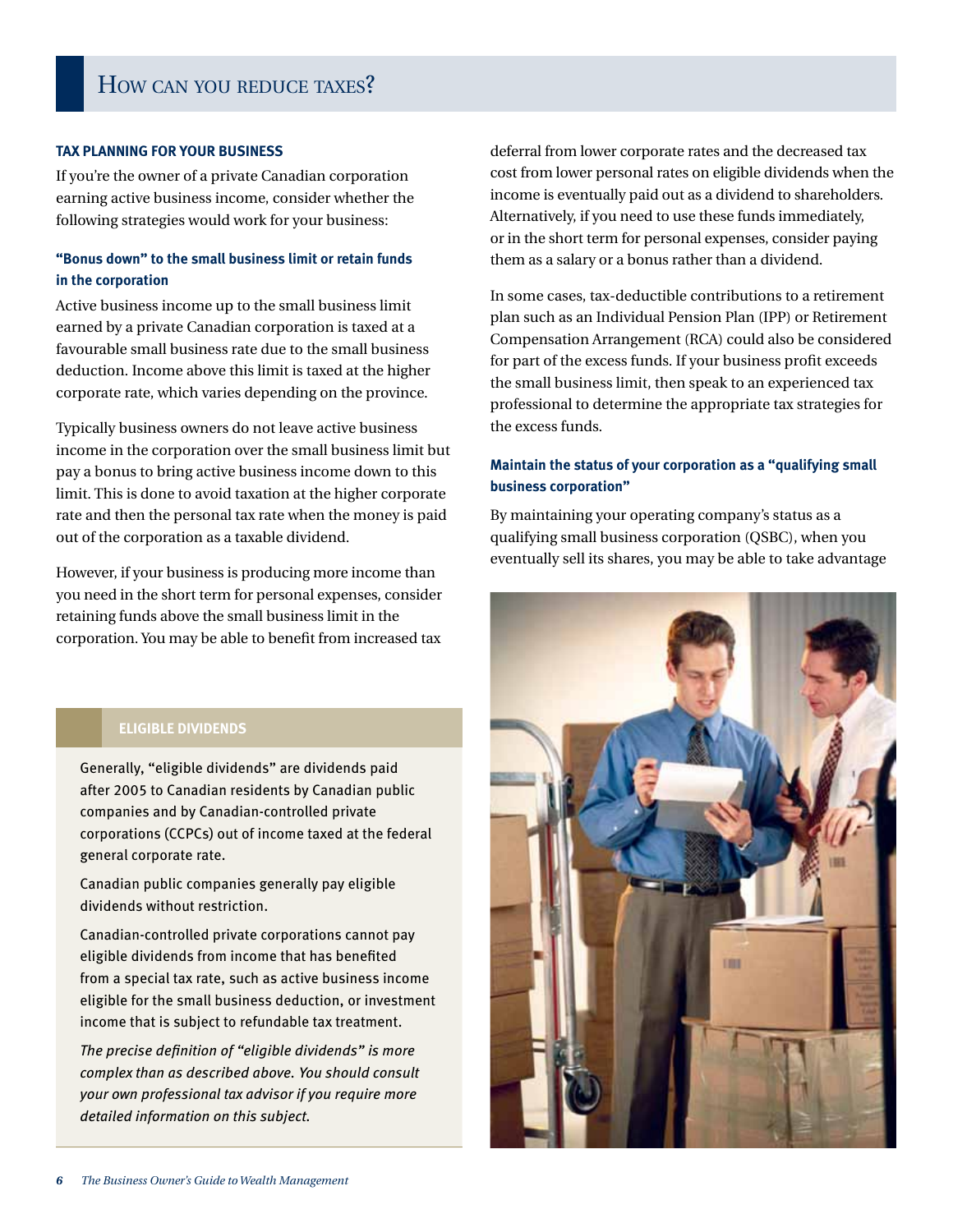### How can you reduce taxes?

of the capital gains exemption. This exemption is available to individual shareholders of active Canadian private corporations and can represent a sizable tax saving.

To qualify for the exemption, ensure your corporation meets the QSBC status, not only at the time of sale but also for the 24 months beforehand. Certain corporate structures may make this easier. Since surplus assets may limit the company's ability to claim the exemption, you may want to transfer non-business investments to a holding company. This will "purify" the operating company and ensure that it does not accumulate non-qualifying assets.

#### **Earning Canadian dividend income in a corporation**

Canadian source dividends from corporations that are not controlled by the shareholder corporation are subject to a flat refundable corporate tax of 33.3%. If you are earning Canadian public company dividends in a corporation, then consider paying out an amount equal to the dividend in the same year to avoid prepaying this higher corporate tax compared to the lower tax rate on eligible dividends if earned personally.

#### **Life insurance as a tax-exempt investment in the corporation**

If you have surplus funds accumulating in your corporation, you may be taxed at a higher rate on the investment income earned in the corporation than if you earned this income personally (depending on your province). You may also face double taxation on the assets within the corporation on death. Tax planning solutions are available that may help you address this problem.

If you need life insurance, for example, to provide income protection for survivors, fund buy-sell agreements or pay capital gains tax on death, a corporate-owned, taxexempt insurance policy may be a solution. Life insurance premiums are generally not tax-deductible, but it can be advantageous to purchase life insurance through a corporation than personally. The corporation's surplus assets can be invested in the insurance policy, grow on a tax-sheltered basis during your lifetime, provide a supplementary source of retirement income and be paid to your beneficiaries as a tax-free death benefit.

*Please contact us for more information about strategies that may reduce your personal and corporate taxes.*



#### **Business planning quick tip**

If you own a private Canadian corporation, you can take advantage of several strategies to reduce taxes. Personal tax strategies include income splitting with lower-income family members, while corporate tax strategies include maintaining small business tax status and investing surplus assets within a tax-exempt insurance policy and other tax-efficient investments.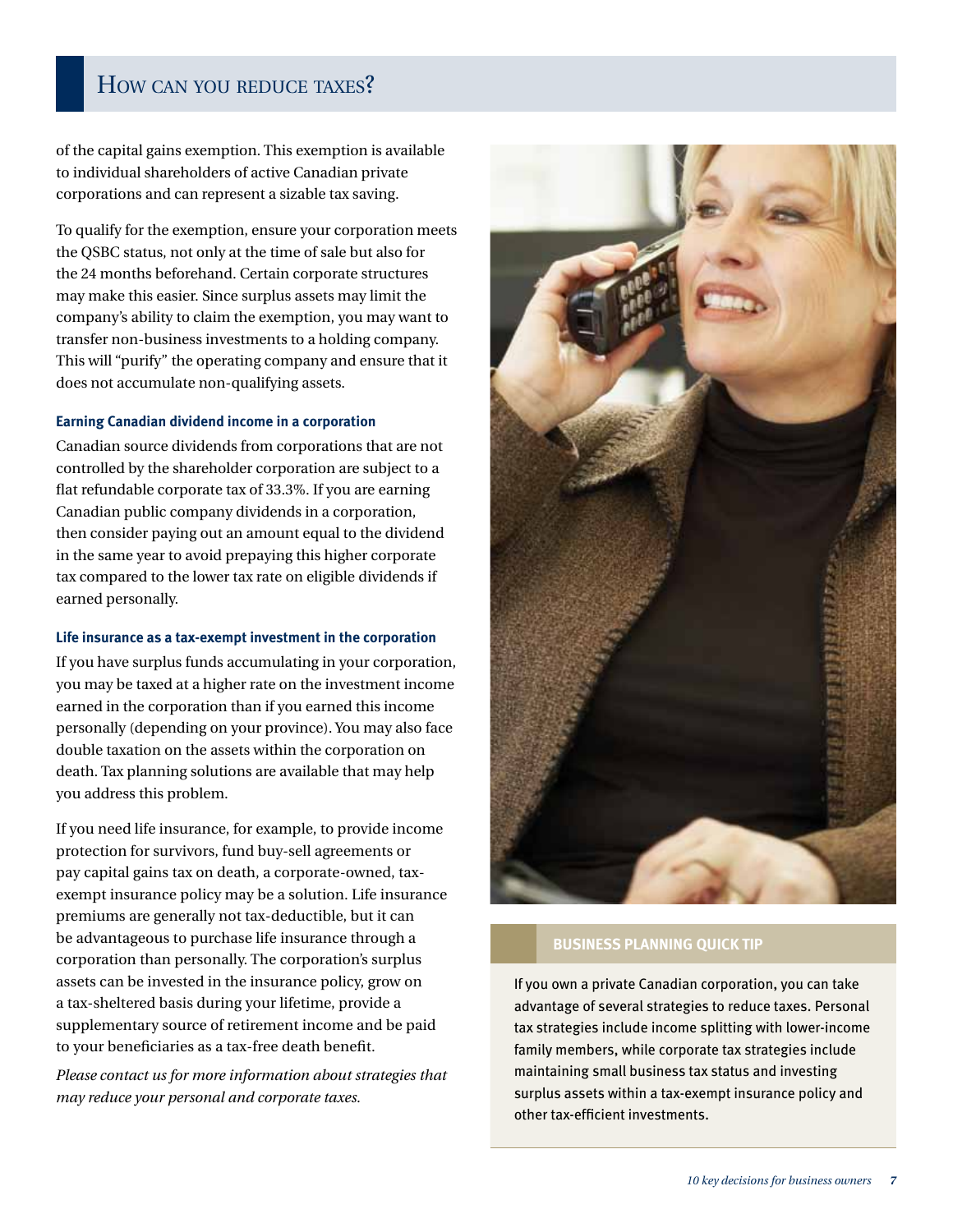

# Preserve and maximize your surplus assets

If you are the owner-manager of a private Canadian corporation and have surplus cash accumulating in your company, you may be wondering whether to retain the funds in the company or withdraw them while paying as little tax as possible. If so, there are a number of questions you should consider before you take action.

#### **Is there a business need for the cash?**

When you realize that you have surplus cash in your corporation, ask yourself if you will need it for business purposes in the short term. Will you need to use the cash to pay instalments of income tax or GST/HST? Does your business experience seasonal slow periods when cash flow will need to be supplemented? Consider whether you will have to pay down debts or make any major purchases in the near future.

If you have excess cash that won't be used for business purposes, the investment income earned on this surplus cash may be taxed at the corporate investment tax rates, which are slightly higher than the top personal tax rates.

#### **Do you need the surplus cash for personal purposes?**

Do you have personal expenses coming up, such as income tax instalments that must be paid on time? You may also be considering a major purchase like a vacation property or planning to help out with a family member's education costs, wedding expenses or house down payment. If you know you will need to withdraw surplus funds from the corporation to meet these personal expenses, consider when you will need the funds. It's important to understand the tax consequences of making the withdrawal and whether it will be possible to make several withdrawals over a period of time to minimize tax costs.

#### **What are the funds going to be used for?**

If you don't need the surplus funds immediately for business or personal purposes, what are your reasons for moving funds out of the corporation? Generally it may be beneficial to withdraw the funds from the corporation, paying as little tax as possible, as investment income earned on the excess funds remaining in the corporation is taxed at a slightly higher rate than the highest personal tax rate. A good starting point is to analyze your longer-term goals, which could include: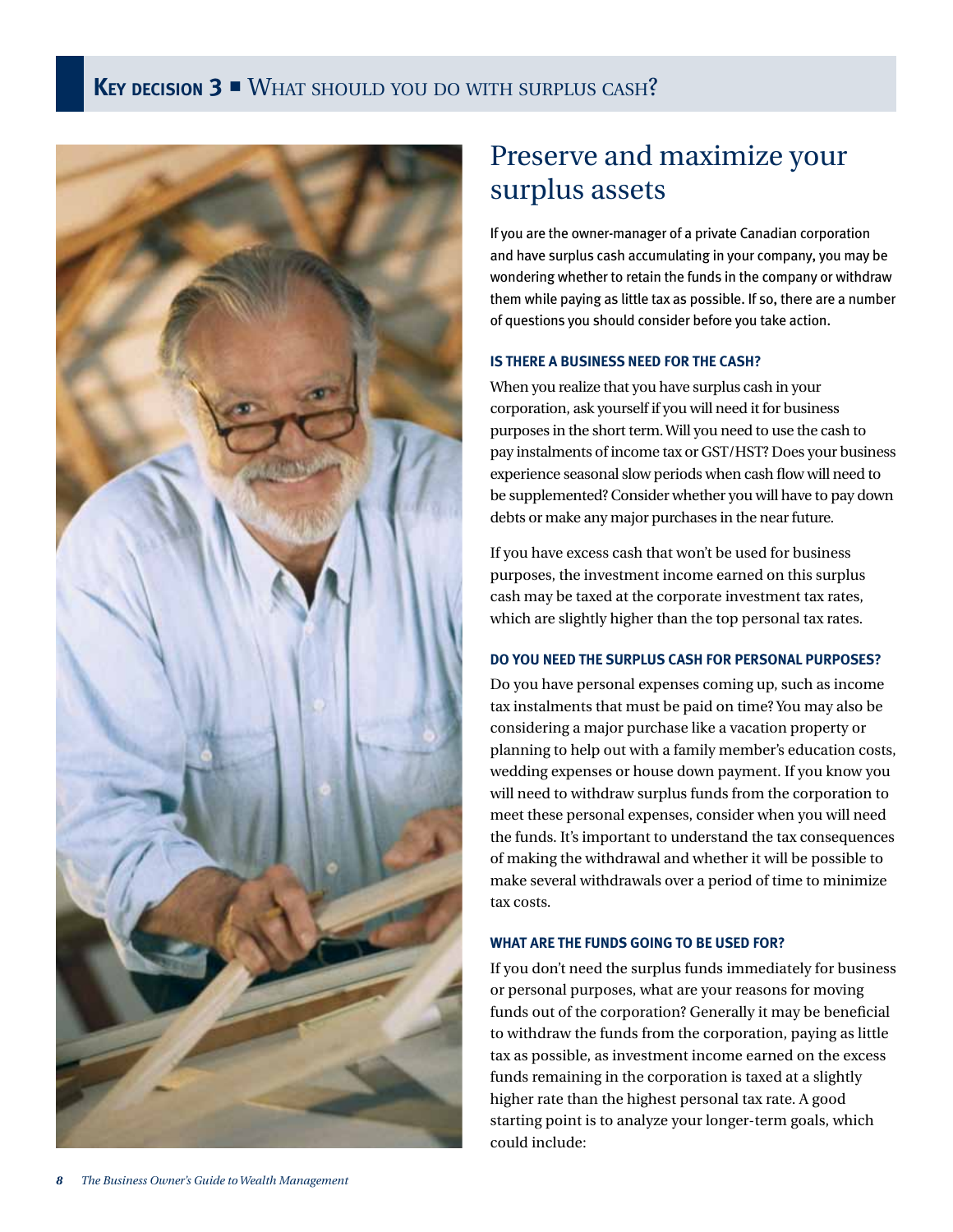### WHAT SHOULD YOU DO WITH SURPLUS CASH?

- **Planning for retirement** are you going to use the funds for your retirement by contributing to a Registered Retirement Savings Plan (RRSP), Individual Pension Plan (IPP) or Retirement Compensation Arrangement (RCA)? See "Key decision 4 – How can you build employee loyalty?" to learn more about IPPs and RCAs.
- **Estate planning** do you want to enhance the value of the estate you will pass on to your family? Many potentially effective estate planning strategies involve insurancebased solutions. The funds may grow on a tax-sheltered basis and may be accessed at retirement to supplement retirement income and/or paid out tax-free on death.
- **Asset preservation** if you want to mitigate the risk of funds being subject to claims from corporate creditors, consider transferring excess cash to a holding company. There are various ways to accomplish this.

Note that keeping excess investments or an insurance policy in a corporation may disqualify your shares as qualifying small business shares so that the capital gains exemption may not be available. One alternative is to implement these strategies within a properly structured holding company.

#### **Withdrawing funds from the corporation**

If you've decided to take funds out of your corporation, consider potential strategies that could help you make the withdrawal and minimize the tax consequences.

#### **Tax-free strategies**

- **Expense reimbursement** keep records of business expenses you paid personally. If your corporation reimburses you, you won't pay tax on the funds you receive and the corporation may get a tax deduction for the business expense.
- **Repayments of shareholder loans to the company**  shareholder loans, such as personal assets you transferred to the company without payment or dividends declared but never paid to you, can be paid without tax consequences.

You could also consider non-taxable methods such as paying a capital dividend or reducing the paid-up capital of shares.

#### **Taxable strategies**

Taxable methods of withdrawing funds from the corporation include paying yourself a higher salary or dividend. Although paying a taxable dividend results in personal tax, it may at the same time create a tax refund to the corporation if the corporation has a "refundable dividend tax on hand" (RDTOH) balance. In some circumstances, the refund to the corporation may be greater than the personal tax paid on the dividend. Income-splitting opportunities may also be available, for example, by paying a reasonable salary to a lower-income family member for services rendered or paying dividends to adult family member shareholders.

*We can provide a range of services to help you preserve and maximize your surplus assets. Please ask us for more information.* 



#### **Business planning quick tip**

You can use a simple "decision tree" to analyse the issues related to surplus cash in your business and how it may be used:

- 1. Consider whether there is a business need for the surplus cash any time in the foreseeable future.
- 2. If there's no business need, consider whether you have an impending personal need.
- 3. If not, consider longer-term goals, such as retirement or asset protection.
- 4. Should you decide to withdraw surplus funds, consider the most tax-effective ways to do so.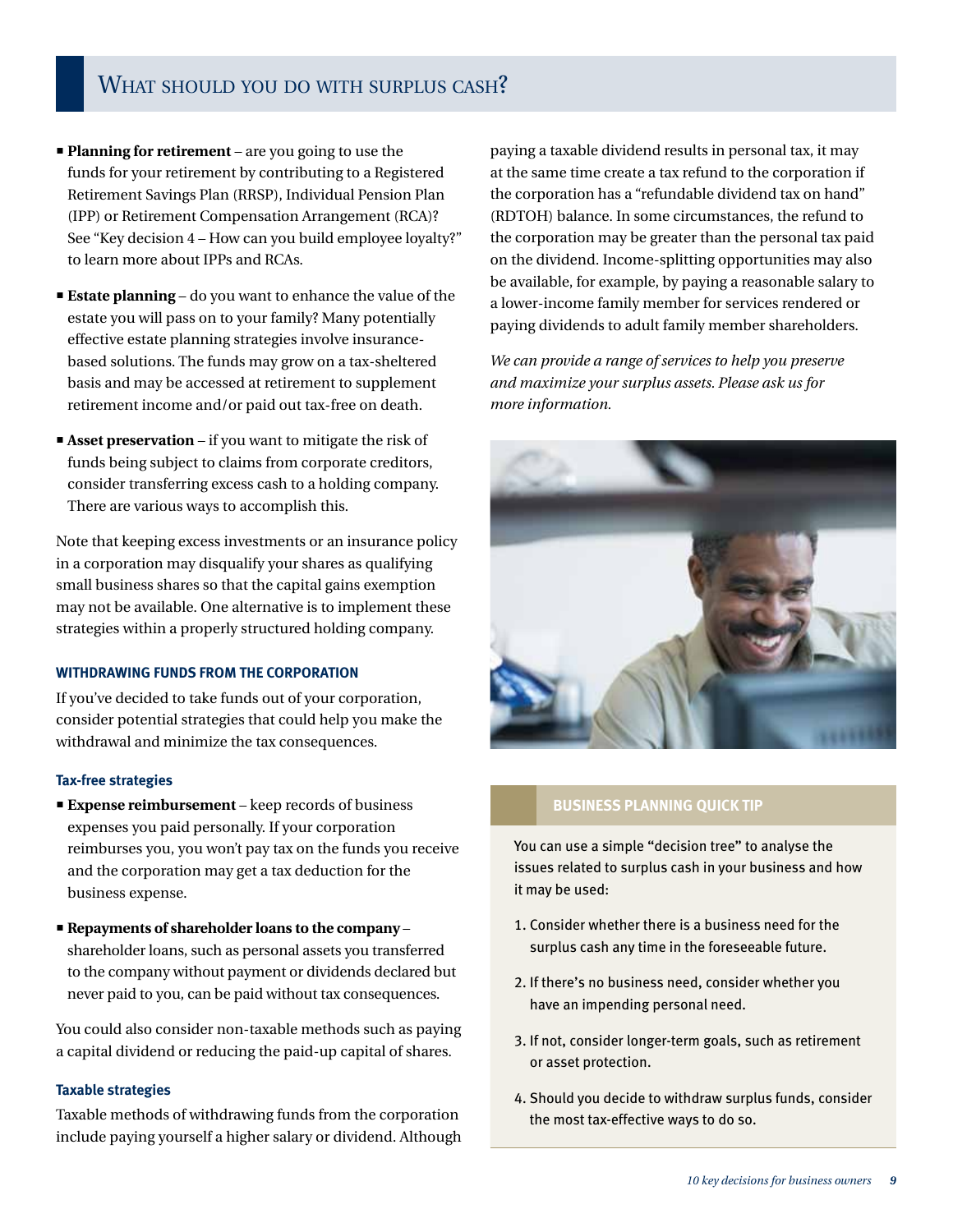# Provide enhanced benefits to attract and retain top talent

As a business owner you know how important it is to recruit, reward and retain your top talent.

It can help ensure business continuity, protect the knowledge you have accumulated within your organization and may help you make effective succession planning decisions when the time comes. The loss of a key employee can be very expensive to an organization, so give some thought to how you can motivate key employees and keep them focused on the company's priorities.

#### **Employer-sponsored savings plans**

Employees are increasingly conscious of the necessity to provide for their retirement. Employer-sponsored savings plans are one of the most important aspects of retirement planning and can help you ensure that your employees enjoy a financially secure retirement. Before setting up a retirement plan, discuss the options with your professional legal, tax and/or financial advisors. Here are some of the more common types of retirement plans offered by employers.

#### **Group REGISTERED RETIREMENT SAVINGS PLANS (Group RRSPs)**

Group RRSPs are one way you can encourage your employees to save for retirement throughout their careers. They could be an option even for a small business owner. These plans operate like regular Registered Retirement Savings Plans (RRSPs), possibly with additional restrictions, and can be more costeffective and easier to administer than pension plans.

#### **Registered Pension Plans (RPPs)**

RPPs are employer-sponsored pension plans. In general, employer and employee contributions are tax-deductible and the income earned within the plan grows tax-deferred.

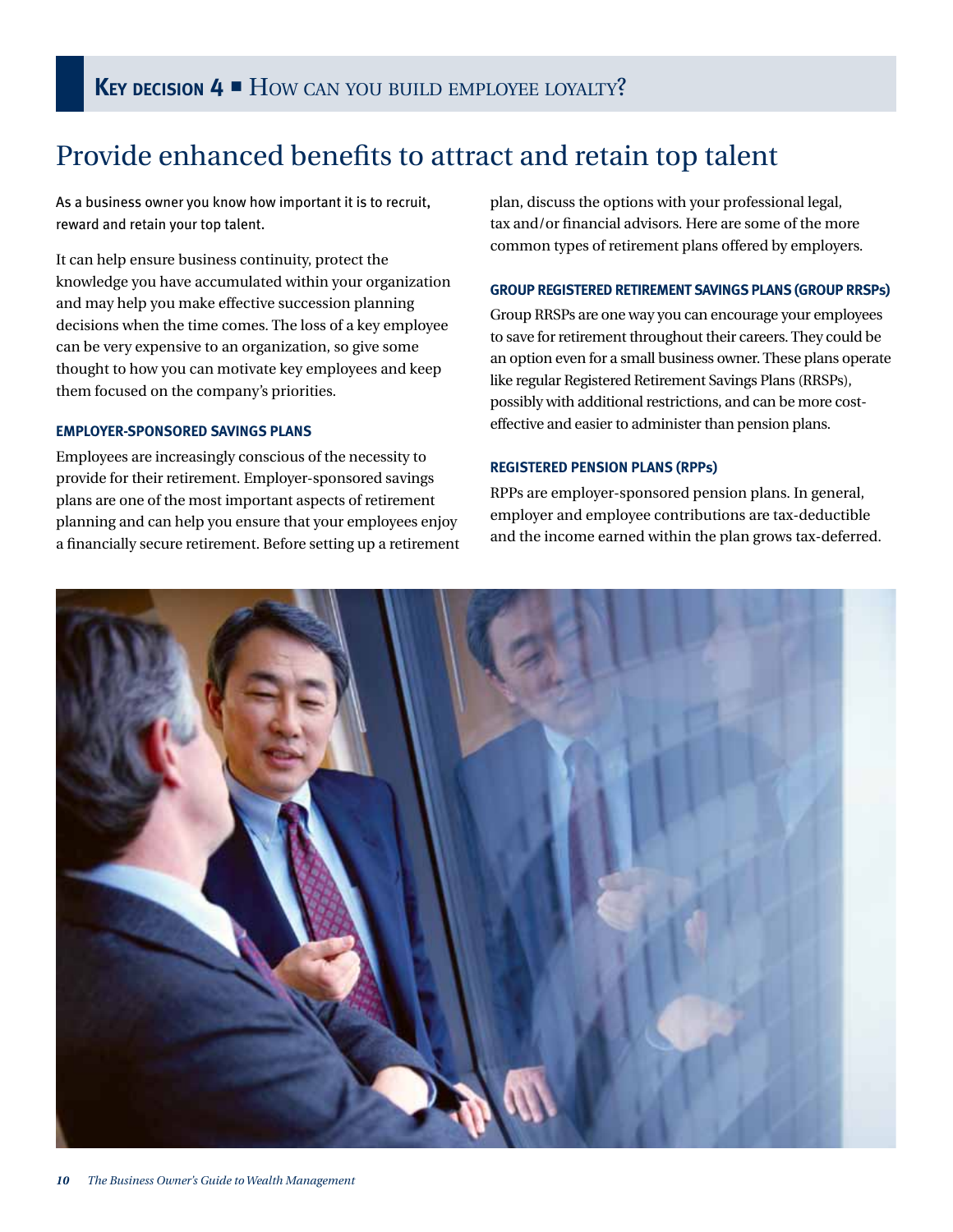Funds accumulating within the plan for individual members are generally locked in by provincial or federal legislation. There are two kinds of RPPs:

#### **Defined Contribution (DC) and Defined Benefit (DB) pension plans**

Employees with DC pension plans choose the investments within their individual plans, and the retirement benefit is based on the value of the investments in the plan when the employee retires. This can be a less costly option than a DB plan for you as an employer and is easier to administer. In contrast, DB plans guarantee a specific benefit to the employee at retirement, calculated using a formula based on earnings and years of service. DB plans generally specify an age, usually 65, at which employees are expected to start receiving retirement income. As an employer, you face a potentially greater obligation with a DB plan than a DC plan because you are making the investment decisions and guaranteeing a fixed benefit to the employee at retirement. If there are insufficient funds in the plan, you may also be required to top up the plan by making a greater current cash flow commitment to the DB plan than expected. However, if there is a surplus in the plan, you may have reduced payments.

#### **Enhanced retirement benefits**

The following options may help you enhance the retirement savings plans of your key employees:

#### **Supplemental Executive Retirement Plans (SERPs)**

Limits on registered plan contributions and benefits can leave your higher-income employees with retirement benefits that are inadequate to maintain their standard of living. A SERP may help to bridge the gap between the maximum pension available under the company's RPP and what a higher-income employee would otherwise have received. It can also be a way to help you retain your valuable employees and encourage their long-term loyalty.

One of the most common forms of a SERP is the Retirement Compensation Agreement (RCA). An RCA is a nonregistered pension arrangement that can help you provide supplemental pension benefits for key employees and can be utilized whether your company has an RPP or not.

RCAs have no contribution limits (provided contributions are "reasonable") and no investment restrictions. Employees may also be able to benefit from certain investment

strategies involving life insurance. This can provide supplemental tax-exempt investment income and may yield better results than alternative investments.

#### **Individual Pension Plans (IPPs)**

An IPP is a registered DB plan sponsored by an employer for one individual and potentially that individual's spouse if the spouse also works for the company. It is an RRSP alternative that enables your company to make larger annual contributions compared to an RRSP that is tax deductible to your company. IPP contributions increase with the age of the plan holder. If investment earnings in the plan are lower than expected, you may be able to make additional contributions. IPP assets may offer creditor protection and typically suit business owners, incorporated professionals or key employees who are age 40 or older and earn an annual salary of at least \$100,000.

#### **Learn from experience**

While financial compensation often attracts your key employees, non-financial benefits often help you retain them. Sufficient tools and time to do the job are essential to employee satisfaction while training and career development helps to keep them motivated. Aim to foster a social environment and a sense of team and demonstrate your commitment by ensuring that work/life balance can be achieved.

If you lose a key employee, hold an exit interview so you understand the reasons for their departure. Their dissatisfaction may indicate problems among other key employees and may save you from another costly loss.

*We can help you assess the advantages of enhanced employee benefits, including RCAs, IPPs, Group RRSPs, and assist you in setting up these plans. Please contact us for more information.*

#### **Business planning quick tip**

Financial incentives like enhanced retirement benefits can help you retain your key employees, but don't forget about non-financial aspects such as career development and work/life balance.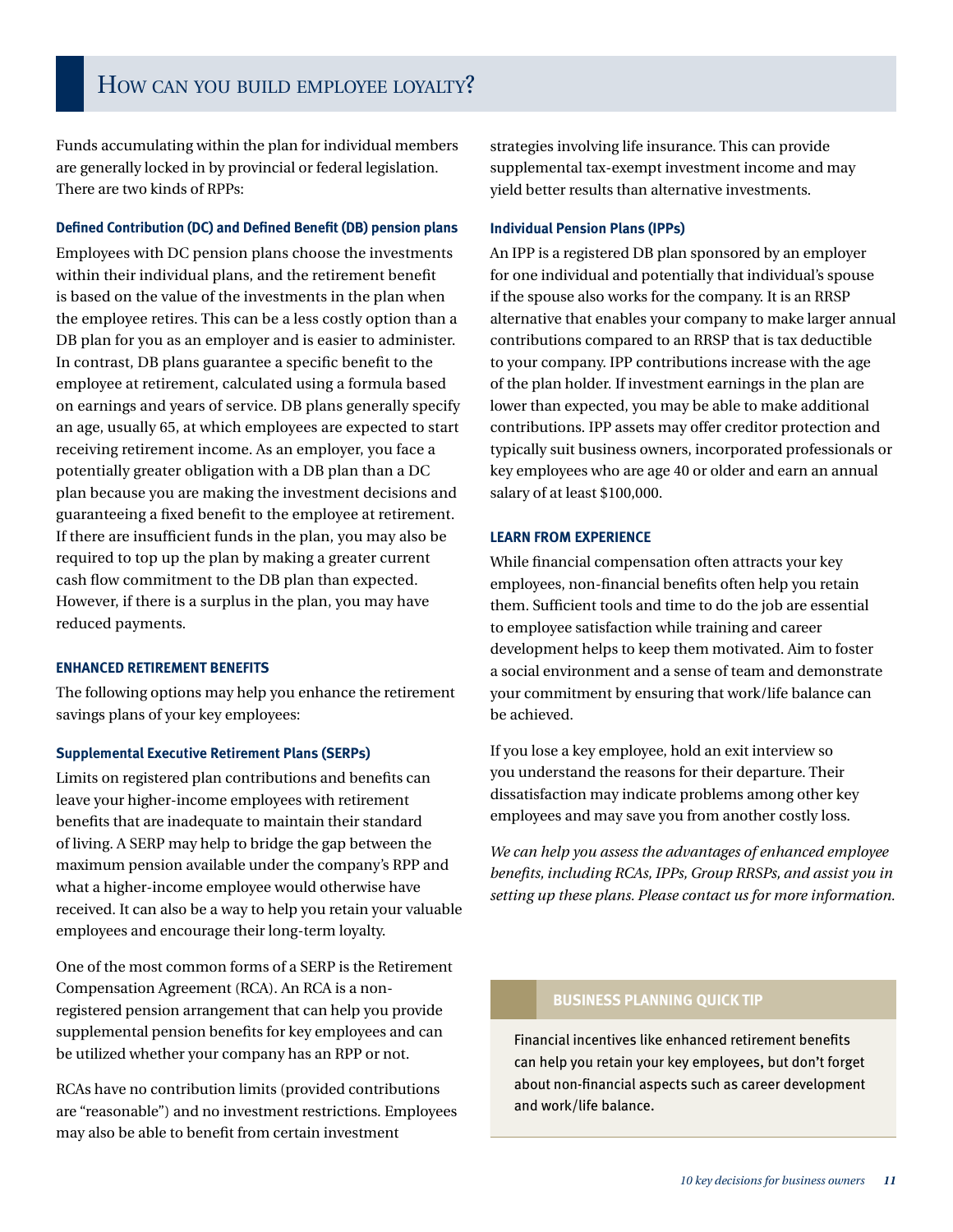# Safeguard your personal and business assets from creditors

As a business owner, you've worked hard to accumulate your assets, so it's important to take precautions to protect them from risk. Review your situation and consider if you need to "creditor protect" your business. If you operate as a sole proprietor or a partnership, your personal as well as business assets may be at risk from creditors with a claim against your business.

There are a number of potential solutions. One is to keep your personal and business assets separate wherever possible, carefully structured to minimize your potential liability before any insolvency issues arise. This can be an effective way to protect yourself, particularly if you undertake such planning in the ordinary course of your business. Following are some other strategies that may help.

#### **Protect personal assets**

#### **Gifting assets.**

If you gift assets to family members, you may reduce the number of assets that may be available to your creditors, but bear in mind that those assets may now be at risk from creditors of the family members who receive them. Unless the gift is to a spouse, it's considered a sale at fair market value for Canadian tax purposes and could potentially trigger a capital gain.

#### **Using insurance.**

Depending on the province where you live, placing funds in an insurance policy (life or segregated funds) may safeguard them from potential future claims. In many cases the investment component of an insurance policy and the interests of the beneficiaries under the insurance policy may offer protection from the claims of creditors.

#### **Sheltering assets within registered plans.**

Funds in a Registered Retirement Savings Plan (RRSP) are potentially protected from creditors in certain provinces. In very specific circumstances, some RRSPs have received a favourable judicial ruling following the death of the plan holder, particularly where there was a named beneficiary. Remember that registered pension plans governed by pension legislation may also offer protection from the claims of creditors, subject to specific exceptions.

#### **Transferring assets to a formal trust.**

The legal ownership of the assets passes to the trustee, so, if properly structured, these assets could be protected from



future creditors. However, you may lose control over the funds transferred, depending on the nature of the trust. Determine whether you can afford to transfer control of those assets. If you can, choose a trustee who you know will manage them appropriately. Remember there could be significant tax implications to placing assets in a trust, so obtain professional advice to ensure you understand the consequences before you make a decision.

#### **Safeguard your business**

When you're working on a strategy to protect your business assets from risk, certain actions can create the impression that you intend to put assets beyond the reach of creditors. This can work against you in the event of a lawsuit and can

It is possible to appoint RBC Estate and Trust Services\* as your corporate trustee. One of the key benefits of using RBC Estate and Trust Services as your corporate trustee is the security of knowing you are engaging experienced professionals to protect the interests and requirements of your trust. RBC Estate and Trust Services can administer the trust and invest in assets according to the directions set out in the trust agreement. Speak to your RBC advisor for more information on how RBC Estate and Trust Services can help.

\* Naming or appointing Estate and Trust Services refers to appointing either Royal Trust Corporation of Canada or, in Quebec, The Royal Trust Company.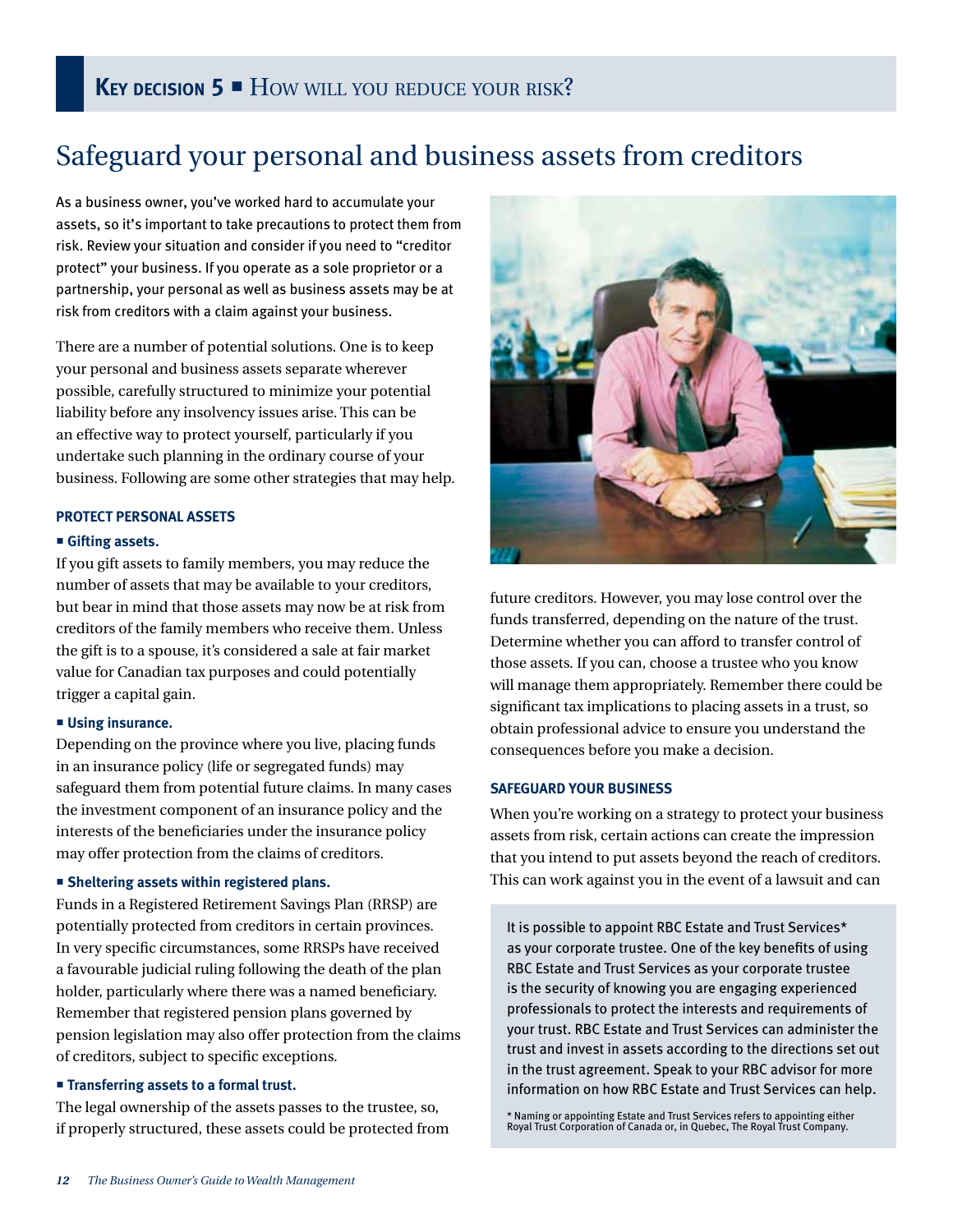be particularly important if your company is experiencing financial difficulties. Try to avoid the following:

- Transferring property for less than fair market value
- Paying for property by cash instead of cheque
- **Transferring property without proper documentation**
- **Transferring property where the transferring person** retains an ongoing interest or continues to behave like the property owner
- Transferring property without a change in possession

Protecting your corporate assets may involve transferring them between a number of separately incorporated businesses. The idea is that if one business fails, it won't leave another in a vulnerable position. It is important to demonstrate that each corporation is a legitimate legal entity, carrying on business independently.

Ensure that transfers between companies occur at fair market value and are documented as though they occurred at arm's length. To reinforce this, if you have a number of corporations with a common trade name, ensure that all documentation is prepared in the correct corporate name and signed by the authorized signing officer. Each corporation should have separate management, so try to avoid shared processes like accounting, banking and inventory management.

To protect your valuable business assets, an operating company should aim to own only the minimum number of assets necessary to carry on its business. If possible, these assets should be owned by another company and leased back to the operating company so they are not available to creditors in the event of a claim.

#### **Benefits of incorporation**

Incorporating your business may be one way to protect personal assets. As an owner-manager, you are only liable to the extent of your shareholding, so you are not personally liable for the debts of the company. Compare this with sole proprietors, who are personally liable for all the debts and obligations of their businesses and partnerships where you can be personally liable for the actions of other partners. However, if you do incorporate, be careful about giving personal guarantees for loans to your business. The protection provided by incorporation can be lost in such a case and you could be personally liable for repayment of the loan.

#### **Surplus assets in your business**

Aim to keep cash reserves as low as possible. If you have accumulated surplus assets in your business that you don't need for operating expenses, consider transferring them to a holding company. This can help protect them from creditors of the operating company. You should also consider the pros and cons of having your company contribute to an Individual Pension Plan (IPP). This can help boost your retirement funds, and assets in an IPP are creditor protected.

*Please contact us to review the opportunities you have to safeguard your personal and business assets from creditors.*

#### **Business planning quick tip**

Many small business owners dedicate most of their financial resources to their business. As a result, it is often difficult to distinguish between "personal" and "business" assets. But by separating personal and business assets and implementing legitimate strategies for both, you can protect yourself against potential creditor claims.

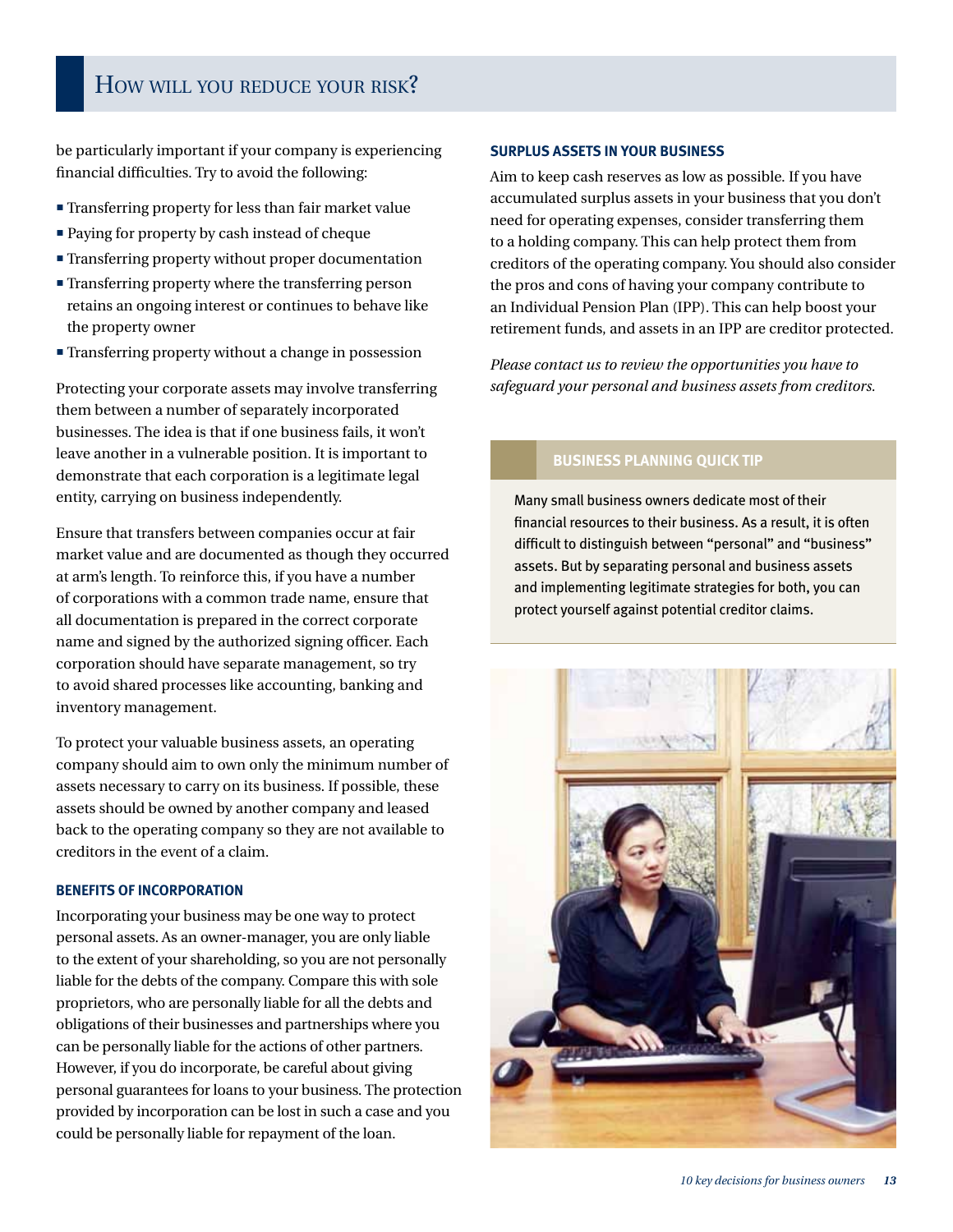# Prepare a plan to protect your business before adverse events occur

Would your business be prepared if a catastrophic event occurred? Do you have a plan to cover the potential loss of a key person through choice or due to serious illness, disability or death or to mitigate the consequences of a divorce, which can have a substantial impact on a family business?

Planning ahead can help you limit the damage to the business you have worked so hard to build and to which you have committed so many resources. You protect yourself by insuring against risks like fire, damage to your premises and theft of equipment, but an unforeseen event for which you haven't planned can seriously affect your ability to deliver services to your customers. This can be detrimental to the value of your business, company morale and business performance.

#### **Insurance solutions**

Insurance can provide some financial security if you are unable to work or earn an income due to an accident or illness. As a business owner, your continued presence may be critical to the company's ongoing success. Several insurance strategies may be particularly significant in ensuring business continuity and security:

- Purchase insurance to help you pay overheads and specific expenses for which you will continue to be responsible, even if you are temporarily incapacitated.
- Fund a buy/sell agreement through an insurance policy. It can be a cost-effective way to enable business owners to purchase the shares of a partner or shareholder in the event of their death, disability or a serious illness. This may allow you to take immediate steps to minimize the potential damage by reassuring employees, creditors, suppliers and investors.
- **Insure against the loss of a key person. Key person** protection can be a cost-effective way to help protect your business against the consequences of losing a critical individual, whether they leave through choice or due to death, critical illness or disability. You estimate the financial impact of this loss on your company and insure against the occurrence of specific events. Your business may receive compensation to the extent of the coverage you have purchased, and this can help you manage unexpected expenses resulting from the loss.

 Consider the potential benefits of providing group insurance for your employees. This can be a valuable addition to your compensation structure, help ensure long-term employee loyalty and may make your company attractive to talented prospective employees.

#### **Retaining top talent**

Many organizations misunderstand what employees and prospective employees are looking for from an employer. This may be one reason why organizations have difficulty attracting employees with the skills they need.

For a large percentage of organizations, mental health is a major cause of short-term disability claims. The trend appears to be increasing. Employees claim that the main reasons for leaving their employer were stress, lack of confidence in management, dissatisfaction with opportunities for promotion, base pay and lack of work/life balance.

Analyse the potential business consequences of losing your most talented employees. To retain these valuable people, get to know them, reward them, keep them challenged and engaged, foster a team environment, offer them growth opportunities and provide a comprehensive and competitive remuneration package. These factors may help you maximize productivity and ensure business continuity.

#### **Consider a family business divorce strategy**

Divorce can have a major financial and emotional impact on a family business. It can also have an adverse effect on non-family members who work in the business. Consider the impact a divorce could have on the company morale, relationships and business performance. You may be able to minimize some of the negative effects through careful legal, succession and tax planning, but don't overlook the benefits of a comprehensive family business divorce strategy. It can be an invaluable piece of forward planning.

If you think of a pre-nuptial agreement as a way to avoid some of the conflict associated with divorce, bear in mind that owners of family businesses often don't take advantage of this option because they find it difficult or impossible to discuss the subject with their spouse before marriage.

If the family business is the family's largest asset, in the event of a divorce, this can result in the sale of the business and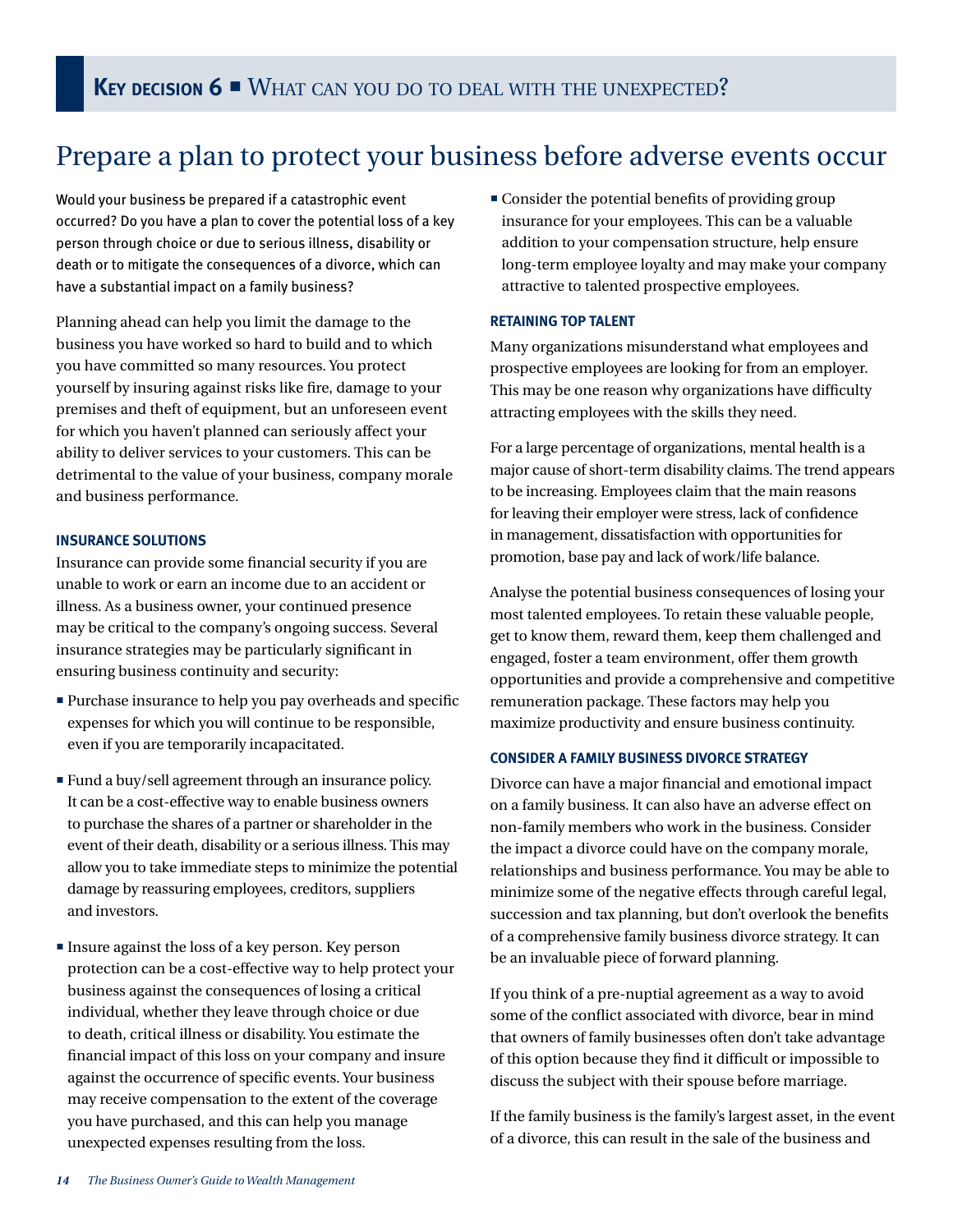### WHAT CAN YOU DO TO DEAL WITH THE UNEXPECTED?

division of the proceeds between the former spouses. In such a case the valuation of the business is often the central issue. It can be highly contentious and should be an essential element of a family business divorce strategy.

A valuation expert or appraiser used in a family business divorce strategy can help:

- Resolve divorce issues and buy-out situations, as business partners will have a shared understanding of what the business is worth.
- Achieve agreement on the fair market value of the business by obtaining input from everyone involved.
- Obtain an objective valuation based on the research done.
- Educate everyone so they understand the valuation and how it was reached.

Divorce can be detrimental to business sales, productivity, product quality and customer service. It can also have an adverse affect on the company's relationships with its financiers and suppliers. Consider a family business divorce strategy as an element of a long-term business plan. Strategies like a family trust, estate freeze and gifts to family members may be a tax-efficient way to transfer assets to

family members and may help you avoid the division of these assets as part of divorce proceedings.

If you plan for the unexpected, you can help your business weather developments that may otherwise have a potentially negative impact. In addition to insurance and strategies to retain your key employees and mitigate the effects of divorce on the family business, don't forget basic precautions. Ensure that computer systems are backed up and that important business and operational information is effectively communicated throughout the company to reduce risk in the event of loss of key individuals.

*At RBC, we can help evaluate and manage the various risks you and your business face. Please contact us for more information.*

#### **Business planning quick tip**

When people think of insurance, they often think of insurance for things like fire, damage and theft. But insurance can be used in several other ways, for example, to protect your business should you become incapacitated, to fund buy/sell agreements or to help mitigate the loss of a key employee.

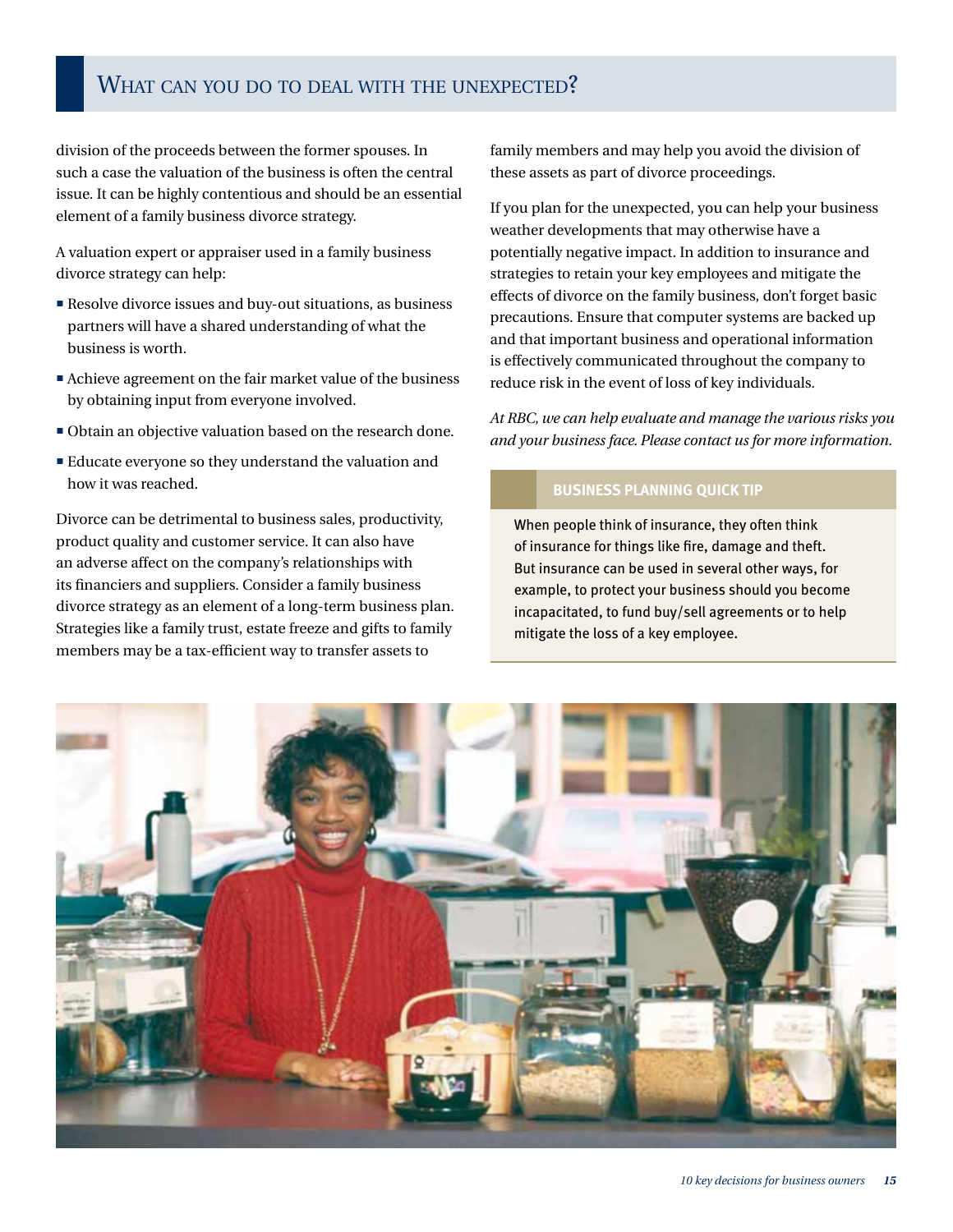# Create an exit strategy for a smooth transition into a well-funded retirement

If you should ever decide to retire, consider that some business owners develop a strategy for exiting their business, but many who are approaching retirement age haven't yet discussed their plans with family or business partners.

Whether you intend to sell the business to a third party, transfer it to family members, structure a management buy-out or wind it up, advance planning can help you make better long-term decisions. It can increase the funds you will be able to withdraw to help fund your retirement, make management transitions easier and give you a wider range of options. In the next few decades, many small businesses will be changing hands. If you haven't yet discussed a business succession plan, or even considered your intentions for the business when you retire, now is the time to think about it.

#### **Will your business provide enough to fund your retirement?**

A family-owned business often represents more than half the value of the owner's estate. Consequently, if much of your net worth is tied up in the business, you may be less well diversified than those who have a more traditional retirement portfolio. Remember that unlike a salaried employee, it's up to you to fund your own retirement. Do you have a strategy? Are you relying on being able to sell your business for a sum that will enable you to enjoy a financially secure retirement? If you haven't given further thought to that far-off day, consider that many business owners each year are unable to sell their businesses for a variety of reasons. These include difficulties finding a suitable buyer and obtaining financing for the successor once they have been identified.



*16 The Business Owner's Guide to Wealth Management*

To avoid the situation where you're ready to retire but can't find a purchaser for the business, consider grooming your own replacement so that they're ready to step in and buy the company when you're ready to retire. Your options could include a current co-owner, key employees or a younger family member who is already active in the business.

If members of your management team are interested in purchasing the company, consider a management buyout. This is a possible solution that may help you ensure business continuity, harness the business experience of your management team, and by reducing disruption during the transition period, you may increase the likelihood that the company will retain its existing customers and suppliers. For these and other reasons, management buy-outs are more successful than passing the business to family members or third parties.

#### **Don't leave the planning to the last minute**

Don't expect to put together an effective succession plan in a short period of time. Many business owners underestimate how long it takes to do this. Now is the best time to start thinking about succession planning for your business. This may seem a low priority when you're consumed with the pressures of day-to-day operations, but it's the best time to do it. Begin by writing down your goals and get some professional legal, tax and accounting advice on setting up a succession plan.

Be conservative when you're planning for retirement. It's often natural to be optimistic, particularly if your business has always provided well for you and your family and you've assumed that it will be your main source of retirement savings. Maximize other sources of retirement income, like RRSPs or IPPs for example, and however much you love what you do, don't leave your retirement planning too late. Allow time to find potential buyers to ensure you get the best possible value for your business. Here are some tips to consider:

- Start working on your succession plan as early as possible
- Set realistic goals
- Review your plan regularly
- $\blacksquare$  Identify the qualities you're looking for in a successor, e.g. skills, resources
- Assemble a team of professional advisors (business broker, experienced legal advisor, tax specialist, financial advisor) to help you put your plan together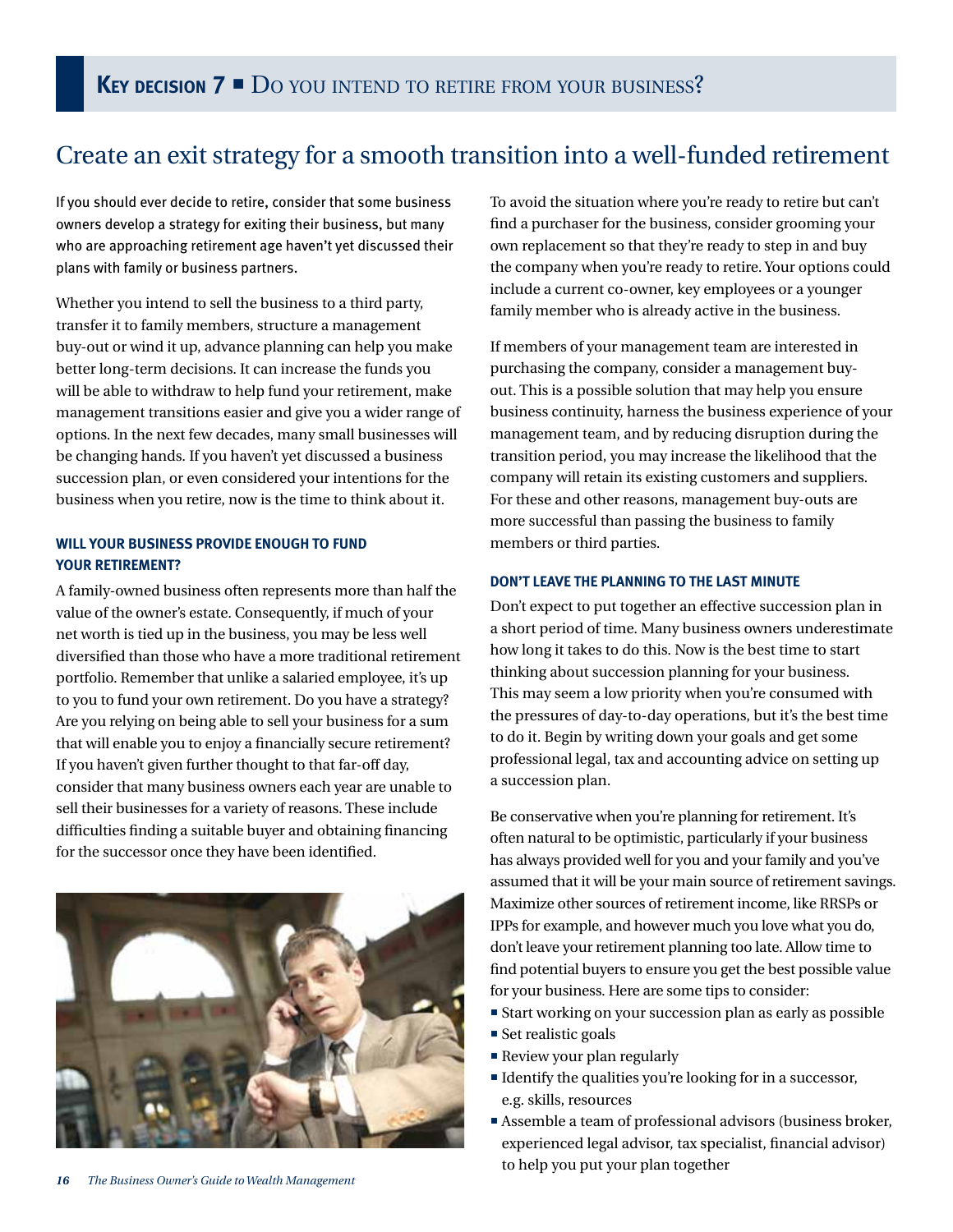#### **Where is your business in ITS life cycle?**

Where your business is in its life cycle can influence your retirement planning. Your focus will change as the business moves through different stages, so be flexible in your approach. Early on you may have few resources or little time to give to retirement planning. Later on when you're established, you may have more time and resources – however, the best time to plan is as soon as possible.

During the early years and periods of growth, build retirement planning into your decisions by diversifying and directing surplus assets to RRSPs, IPPs, tax-exempt life insurance and/or non-registered investments. Obtain professional tax advice to help maximize cash flow to these assets. You may also be able to split income with family members and that can be beneficial when you eventually sell the business. Build a comprehensive estate plan, including putting Wills and Powers of Attorney in place, and keep them up to date as circumstances change.

If your established business is generating surplus cash flow, you could be paying taxes in the highest bracket. While you're focused on further expansion, with many of your personal assets tied up in the business, remember to continue to diversify and direct surplus assets to retirement planning. You may now have funds for more sophisticated strategies that may help you save tax and further your retirement objectives.

By the time your business is mature, you should have an exit strategy. Consider the following:

- $\blacksquare$  Can the business generate enough income to fund your retirement?
- If you intend to sell the business, will you sell shares or assets? On the sale of qualifying small business corporation shares, you may be able to utilize the capital gains exemption.
- **Can you utilize opportunities like the capital gains** exemption, retiring allowance and repayment of shareholder loans to help fund your retirement?
- Will you transfer the business to a family member?
- Is an estate freeze a possibility? See "Key decision  $2 -$  How can you reduce taxes?" to learn more about estate freezes.

Long-range planning may not be uppermost in your mind when faced with your current day-to-day business challenges, but a business succession plan can improve the overall value of your business and help maintain its strategic direction. Setting goals and timelines helps to keep you on track and forces you to think long term. During the planning process you may also identify talented future leaders and others who could take on pivotal roles. You can then ensure they get the training and experience they'll need when the time comes.

*We can help you plan a successful retirement from your business and work with you to build a financial plan to help you reach your goals. Please contact us for more information.* 



#### **Business planning quick tip**

Holding some of your retirement savings outside the business can reduce your risk. If you withdraw profits, this may protect them from future business losses. By paying yourself a salary, instead of taking dividends, you can benefit from personal income tax deferral by contributing to a Registered Retirement Savings Plan (RRSP) or an Individual Pension Plan (IPP). Your business is entitled to pay you a retiring allowance when you retire, whether you sell the business or pass it on to a family member. The allowance may qualify to be rolled over into an RRSP on a tax-deferred basis subject to certain limits. It's also possible to incorporate insurance into your retirement strategy, for example, to help fund buy-sell agreements and maintain operations in case the business loses a key person, or cash values may be accessed to provide income.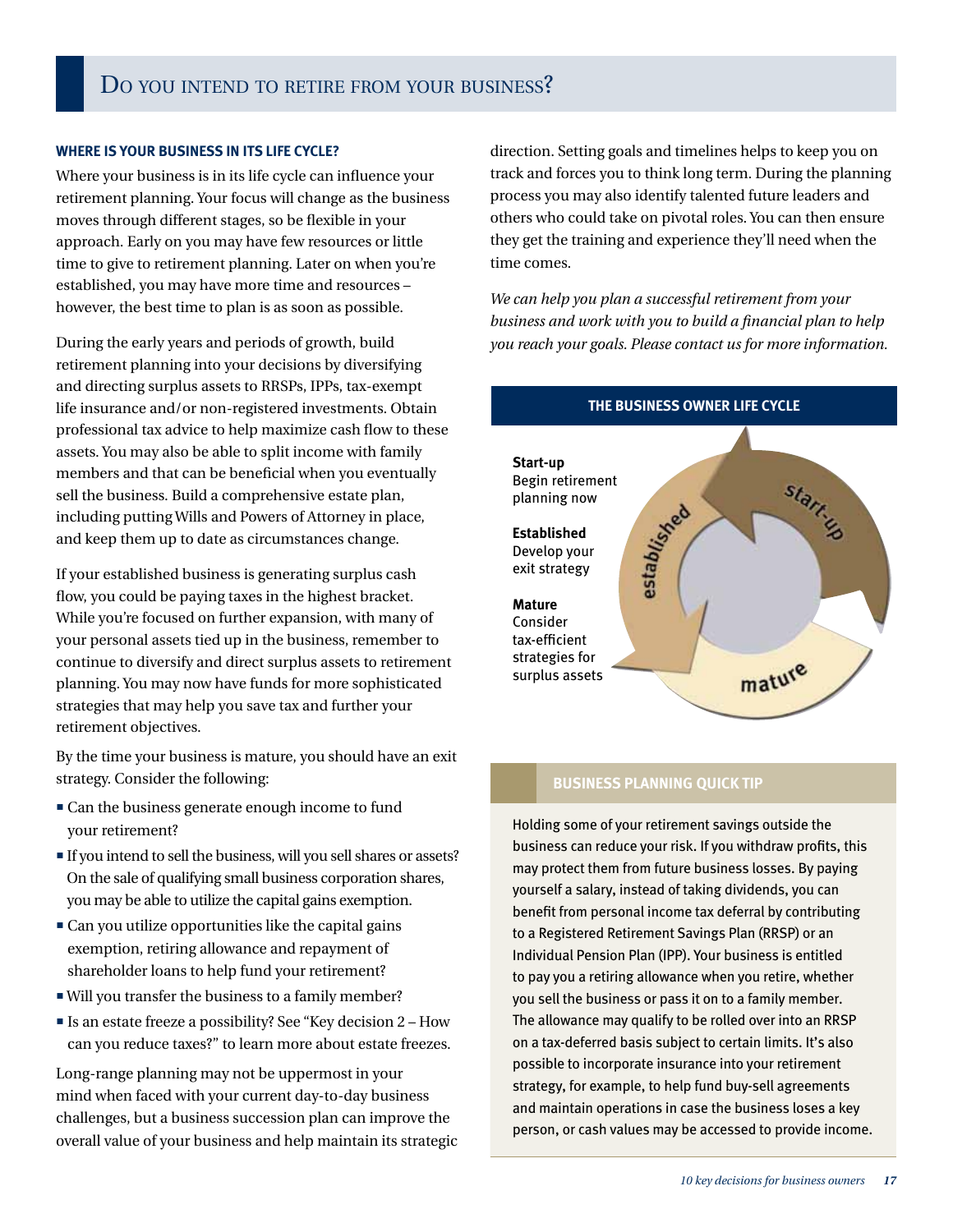# Get top dollar by making your business more attractive to potential buyers and minimize taxes on the sale

If you are planning to sell your business to a non-family member, you are not alone. Many business owners in Canada will exit their business by selling to a non-family member, but only a small percentage of owners planning to transfer their business in the near future have a succession plan. This apparent lack of succession planning is often due to the difficulty in finding a suitable buyer with financing to close the purchase.

If you're selling your business outside the family, bear in mind the factors that can make it more attractive to a prospective purchaser. It will be easier to find a buyer for a business that has potential for future growth. Other corporations in your business sector may also be interested in acquiring your business with a view to improving its profitability.

Valuation is of central importance. You can get an indication of this by researching the selling price of similar businesses in your area. Remember that small businesses can sell for significantly less than the asking price. Buyers may evaluate

your business on its projected cash flow for the next few years to assess the value of that cash flow against the business risks.

To help you find a purchaser and obtain a better offer:

**Have a valid reason to sell.**

But try not to disclose personal information that could weaken your negotiating power.

 **Don't wait until you're under pressure to sell for economic or emotional reasons.**

This can force you to accept a poor offer.

- **Gather essential information.** This may include:
	- Three years' financial statements and tax returns
	- Lists of fixtures and equipment
	- **Lists of employees and customers**
	- Copies of leases for premises and equipment

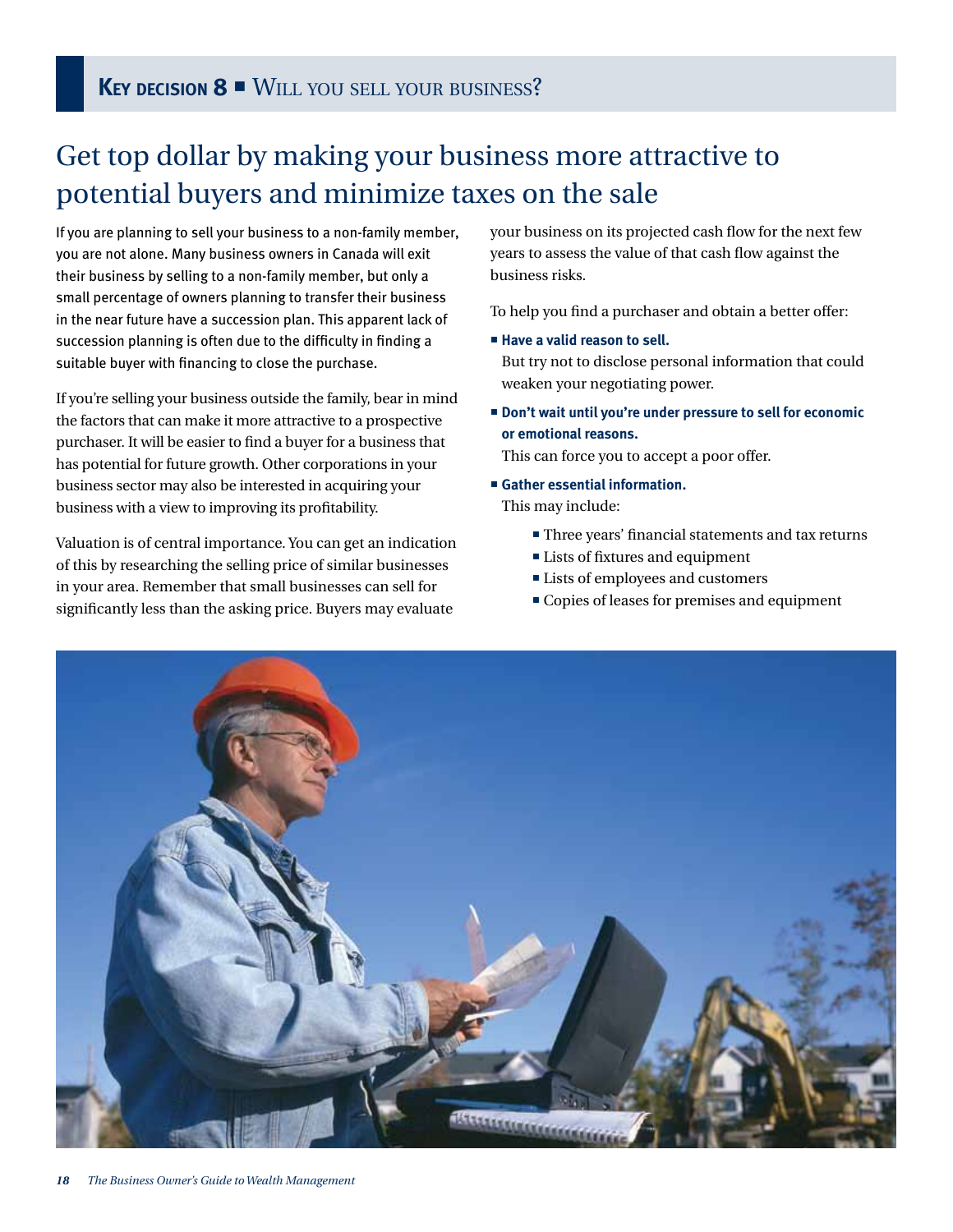### WILL YOU SELL YOUR BUSINESS?

- Franchise agreement
- **Lists of loans and payment schedule**
- Names of professional advisors, for example, business broker, qualified legal advisor and tax specialist
- **Have financial statements professionally prepared for the sale.** This will increase the value of the business in the eyes of potential buyers.
- **Consider hiring a business broker to help you identify a purchaser.**

A broker can act as your agent while you're looking for a purchaser and during the negotiations.

**Maintain confidentiality.**

Don't divulge information about your day-to-day business activities that can be used by competitors. Ask a potential buyer to sign a non-disclosure agreement and provide financial information only to potential buyers who have paid a deposit.

 **Don't let the business decline while you're preoccupied with the sale.**

Maintain your premises, inventory and normal business hours.

 **Learn to judge whether a potential buyer is serious.** Don't waste time on tire kickers.

#### **Assemble a team of experts to help you**

Your team of experts should include an experienced tax advisor to ensure you have planned your sale in the most tax-efficient manner, a qualified legal professional to prepare legal documentation and a business valuator. By working with your RBC advisor, you can create a financial plan that can give you an idea of what level of after-tax sale proceeds will be adequate to meet your retirement goals. They can also help you manage the investment of the sale proceeds. In addition, consider hiring a business broker to help you find a purchaser.

#### **Hiring a business broker**

Give your broker information about your business and then follow their advice. Here are some factors to consider:

 You can maintain confidentiality during the early stages of the sale process and let the broker deal with potential purchasers on your behalf until they identify an acceptable prospect.



- Potential buyers may be more comfortable talking to an intermediary.
- Some brokers specialize in a particular industry and may have contacts at corporations that may be interested in buying your company.
- Brokers' fees are usually a percentage of the final sale price. Weigh this expense against the benefit they provide before you hire them.

You are strongly advised to consult an experienced legal professional when you're selling your business. A professionally prepared document summarizing your business for potential purchasers can be invaluable and may help you avoid potential litigation and suggestions of misrepresentation if the purchaser finds the business less successful than expected. Your legal advisor should also prepare the sale and purchase agreement so that all contingencies are covered and you minimize the risk of future litigation.

#### **Tax minimization strategies**

The following strategies may help you minimize the tax consequences when you're selling your active business to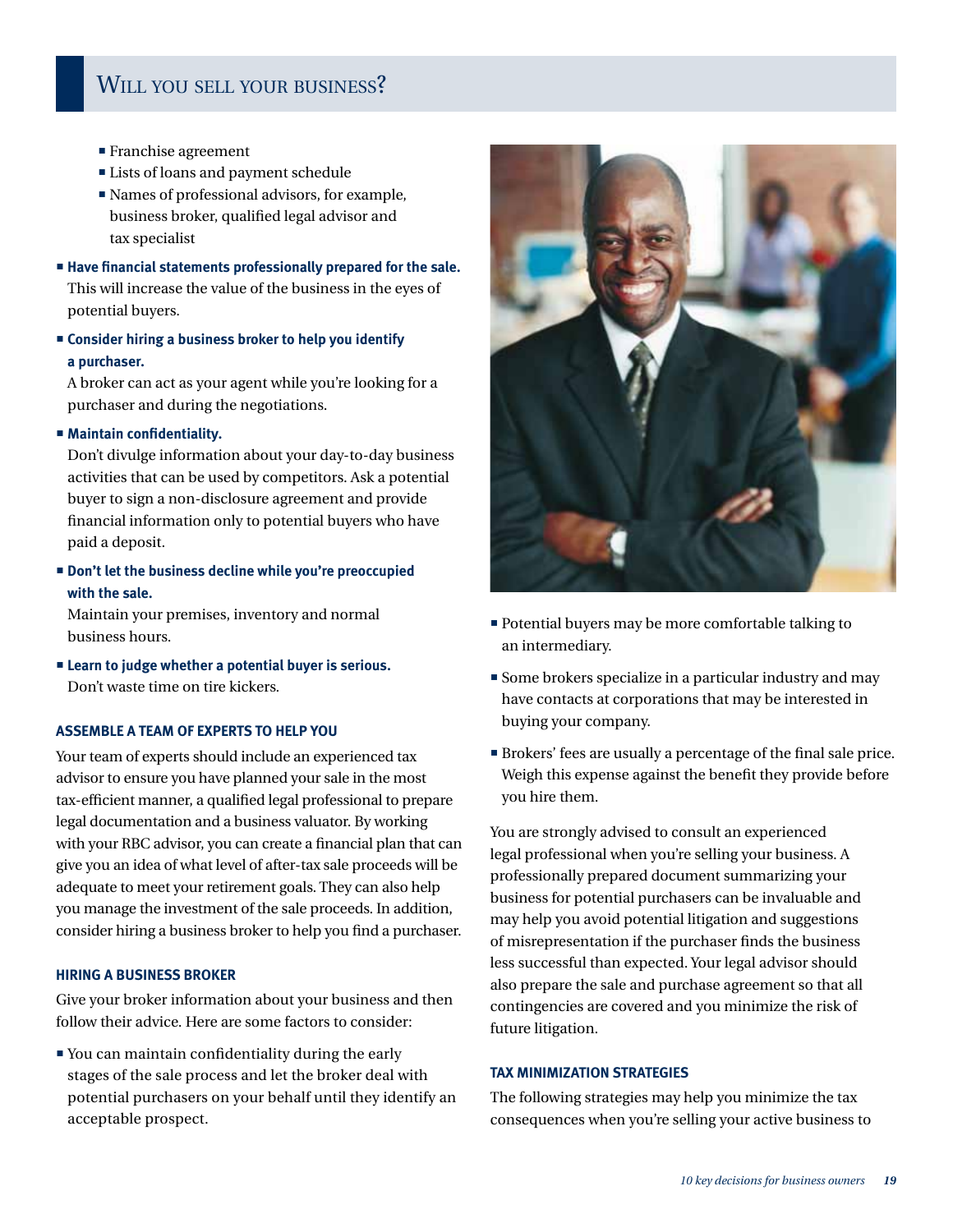### WILL YOU SELL YOUR BUSINESS?

an outside buyer. Some strategies must be undertaken well before the closing date, so remember to plan ahead.

If the purchaser is buying the shares of your business, you may be able to claim the capital gains exemption if your shares qualify. Note that substantially all your business assets must be "active Canadian business assets" at the time of sale and at least half the assets must be active assets during the 24 months before the sale.

The RBC Charitable Gift Program is specifically designed for individuals and families wishing to support charitable causes in a meaningful way, without the time and cost associated with establishing a private foundation. It is an easy, convenient way to support charitable causes you care about, today and in the future, while receiving important tax benefits. Through this program, you can make initial and ongoing contributions to a charitable gift fund administered by the Charitable Gift Funds Canada Foundation (CGFCF), one of the leading charitable foundations in the country. Ask your RBC advisor for our brochure on the charitable gift program and how this form of charitable giving may be right for you.



- Consider the pros and cons of setting up an Individual Pension Plan or a Retirement Compensation Arrangement, which may help to defer some of the tax upon a future sale.
- If you have a prospective purchaser for your unincorporated business, consider incorporating and selling the shares to utilize the capital gains exemption.
- If the shares of your business are sold, then consider reinvesting some of the proceeds in the shares of another active Canadian private company in the year of sale or within 120 days after the year of sale in order to defer some of the capital gains tax on the sale.
- If your sale isn't imminent and the value of your business is increasing, an estate freeze may allow future capital gains to accrue to other family members and possibly multiply the use of the capital gains exemption.
- If you pay yourself a retiring allowance before the sale, you may be able to transfer a portion to your Retirement Savings Plan, tax-deferred, if you had years of service before 1996, irrespective of your available contribution room.
- Use some of the sale proceeds to make a charitable donation in the year of sale. The donation tax credit may help you minimize the tax on any capital gains realized on the sale. If your donation is expected to be at least \$25,000, then consider the benefits of setting up your own charitable foundation in the year of sale through our charitable gift program.
- Consider receiving the sale proceeds over several years using a capital gain reserve to spread the gain over a longer period.

*Please ask us for more information on making the most of your business sale proceeds for your retirement. We can help you develop a comprehensive financial plan and provide a wide range of retirement planning and investment services.*

#### **Business planning quick tip**

Keep your business going strong right up until the time you sell it. The tendency among many business owners is to start winding things down as they approach their retirement date. However, an actively managed business that's still growing will be much more attractive to potential buyers and will likely fetch a higher selling price.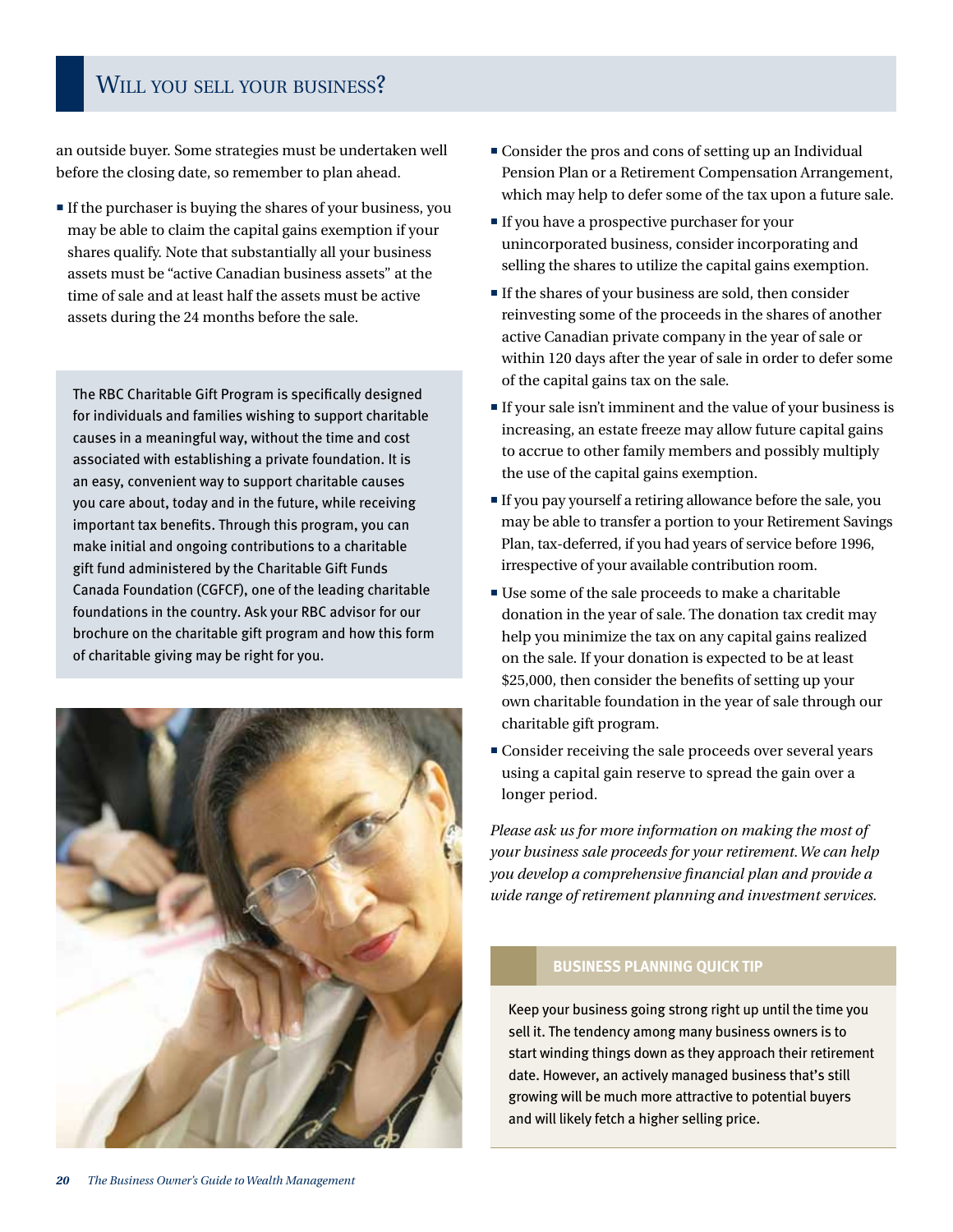# Plan ahead to maintain stability in the business – and the family

Many business owners intend to sell or transfer their business to a family member in the future. Owners of businesses employing family members often place significant importance in keeping the business in the family compared with businesses not employing family members. This is particularly so for agriculturally based businesses. Many small- and medium-sized enterprise owners employ at least one family member, and statistically, family businesses often play a bigger role in local communities, place greater emphasis on customer loyalty and foster a culture of shared values.

#### **What are the challenges to keeping a business in the family?**

There are a number of challenges unique to running a family business and planning its future. Consider the interaction of family, business and ownership values and interests. There are long-standing relationships between family members that will still be there long after the transition, so don't overlook family dynamics. Is there a suitable successor within the family, and if so, can they work with others in the family who may also be involved in the business?

The high failure rate of inter-generational business transfers can be attributed to a combination of factors. These include the lack of a formal succession plan, a tendency to leave succession planning too late and the absence of clear communication. When you involve family members and discuss their concerns, such open communication helps clarify expectations of everyone's roles and commitment to make the transition a success. Don't assume that you understand the perspectives of your relatives and employees. Address potential issues, perhaps by means of a family council, rather than avoiding them.

#### **Involve your heirs in your succession planning**

Owners of family businesses often assume they are "on the same page" as their chosen successors. This may be one reason why they are less likely to have a formal succession plan than those selling the business outside the family. It's a risk to assume that one of your children or other family member wants to take over the business. They may have other plans. When you have identified a successor, involve

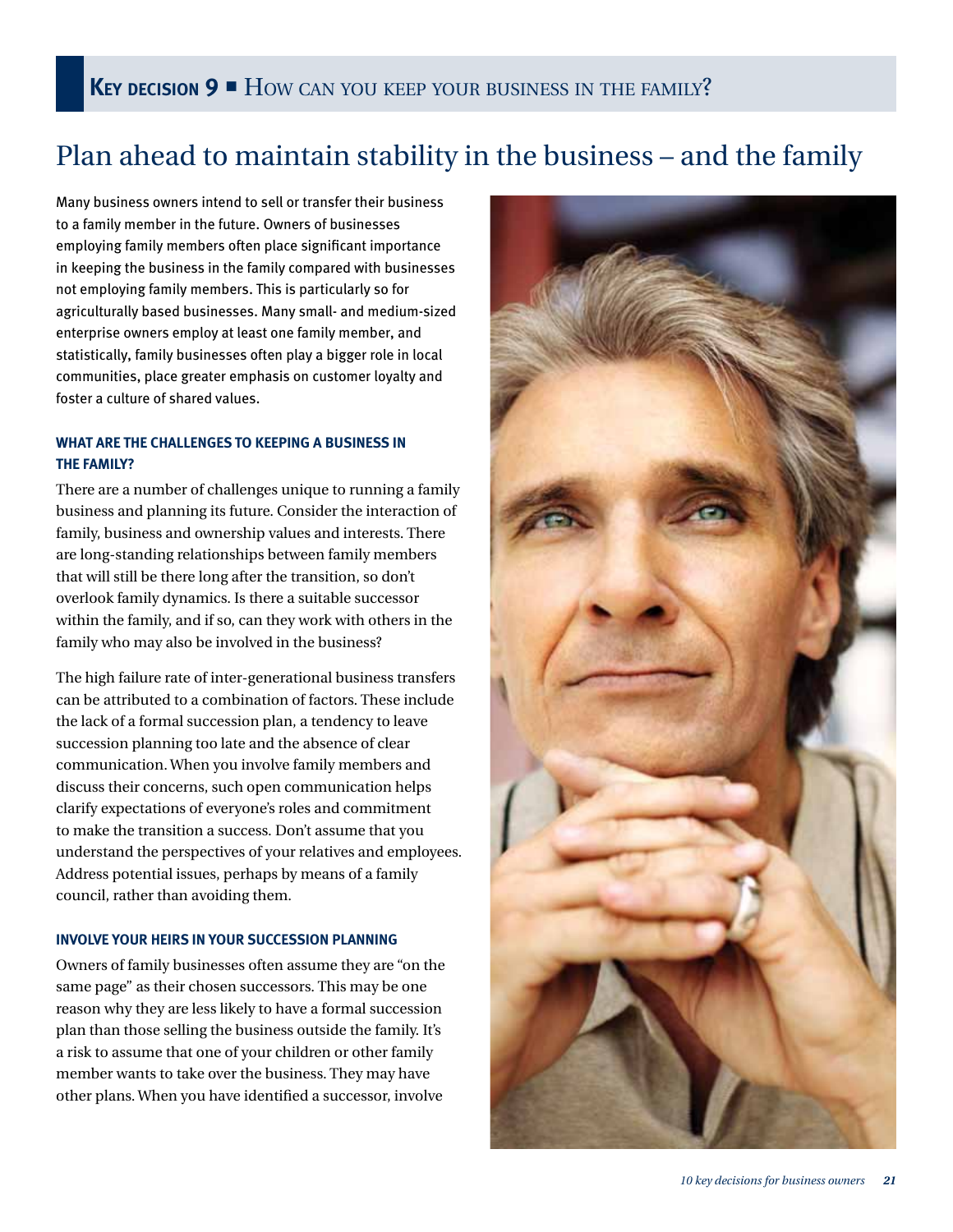### How can you keep your business in the family?

them in your succession plan and share your long-term goals with them, with family and key employees. Their input can minimize potential conflict and help maintain stability in the business and the family.

#### **IT'S NEVER TOO EARLY TO START BUILDING YOUR succession plan**

Don't underestimate the value of starting the process early. If you start to design your succession plan many years ahead of your expected exit date, you can build the interest of potential successors within the family by involving them in meetings and asking for their input. This can help them make an informed decision about whether they want to participate and to what extent.

If you don't have one family successor in mind yet, consider splitting the business and its responsibilities between family members. Who has been actively involved in the business and shown an aptitude and desire for leadership? Given the differing levels of commitment that your children may have shown, should you divide the business equity equally between them? The business may be your largest asset. Can you recognize their contributions in other ways and is it appropriate for children who are not actively involved in the business to be shareholders?

Obtain professional advice from your legal advisor, tax specialist and possibly a family business facilitator. A facilitator can help you discuss issues with family members,

#### **Business planning quick tip**

Family businesses have increasing rates of failure with each successive generation due to lack of realistic planning. Take a hard, honest look at the capabilities and interests of your younger family members. Are they really capable of taking over the family business? Do certain family members have more aptitude and interest than others? Or is someone outside the family a better choice? Once you've made your decision, start grooming your successor right away, giving them progressively more responsibility. As you approach your retirement date, give them the lead in planning the succession, which can improve the odds of a successful transition.

provide objectivity, find constructive ways to resolve conflicts, review plans, establish priorities and involve stakeholders in the succession process.

#### **Create and implement a business succession plan**

**Develop a leadership profile.**

What do you want to see in a future leader?

 **Identify suitable candidates.**

Who demonstrates the commitment and leadership qualities you're looking for? Assess their experience and the gaps in their education. How can these be remedied?

 **Prepare management and personal development plans.** Project the company's future management needs and

guide the career paths of individuals to meet them.

#### **Mentor and evaluate candidates.**

Develop their skills and leadership qualities. It can be difficult for a parent to do this objectively due to conflicting roles of parent/business owner. Choose someone else as mentor.

**Select a successor.** 

Your choice could be clear due to years of preparation, or if not, use set criteria to make your selection. Your business facilitator can help.

#### **Communicate your plan.**

Ensure everyone understands the plan and their proposed roles. A business facilitator can help with communication and coaching.

#### **Manage the transition.**

Withdrawing from daily business activities can be difficult. A gradual transition may work best.

#### **Continuing involvement after succession**

Will you have an ongoing role after the transition, perhaps in an advisory capacity? This is common among entrepreneurs. The longer they have been in control, the more personally attached they are and the more likely to want to stay involved. This can gradually reduce the business' dependence on you and may make it easier to separate your identity from the business role you've held for so long.

#### **Plan for contingencies**

Incorporate personal planning considerations into your succession plan. Have you prepared a Will and a Power of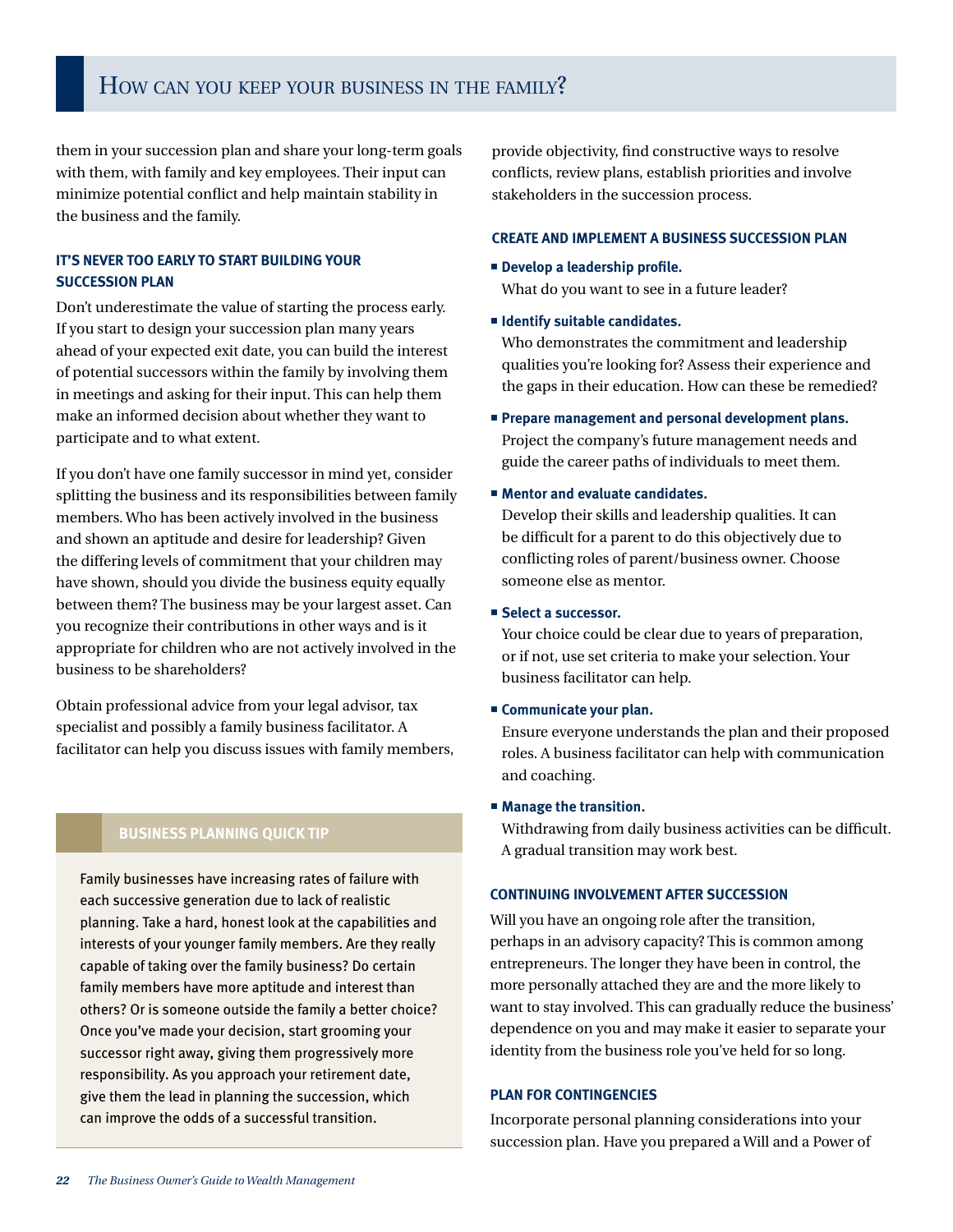### How can you keep your business in the family?

Attorney/Mandate? Who will run the business if you become incapable of doing so or die before the transition? Should you have a buy/sell agreement in place? Your tax planning may also include discussion of family trusts, estate freezes and structuring your business succession to maximize the capital gains exemption.

#### **Benefits of a business succession plan**

Business owners who implement a succession plan well in advance report significant benefits. The business enjoys improved financial stability as it moves through a well-planned and managed transition and relationships with employees and family members also benefit. A large percentage of business owners feel that a succession plan has helped them provide for their family's future, and many report that they have been able to minimize their future tax liability and improve their business' financial stability. Those who acquired their business through succession agreed that succession planning yielded significant benefits and helped prepare them for their future as a business owner.

*Please contact us for more information on successfully "handing over the reins" of your family business to the next generation.*

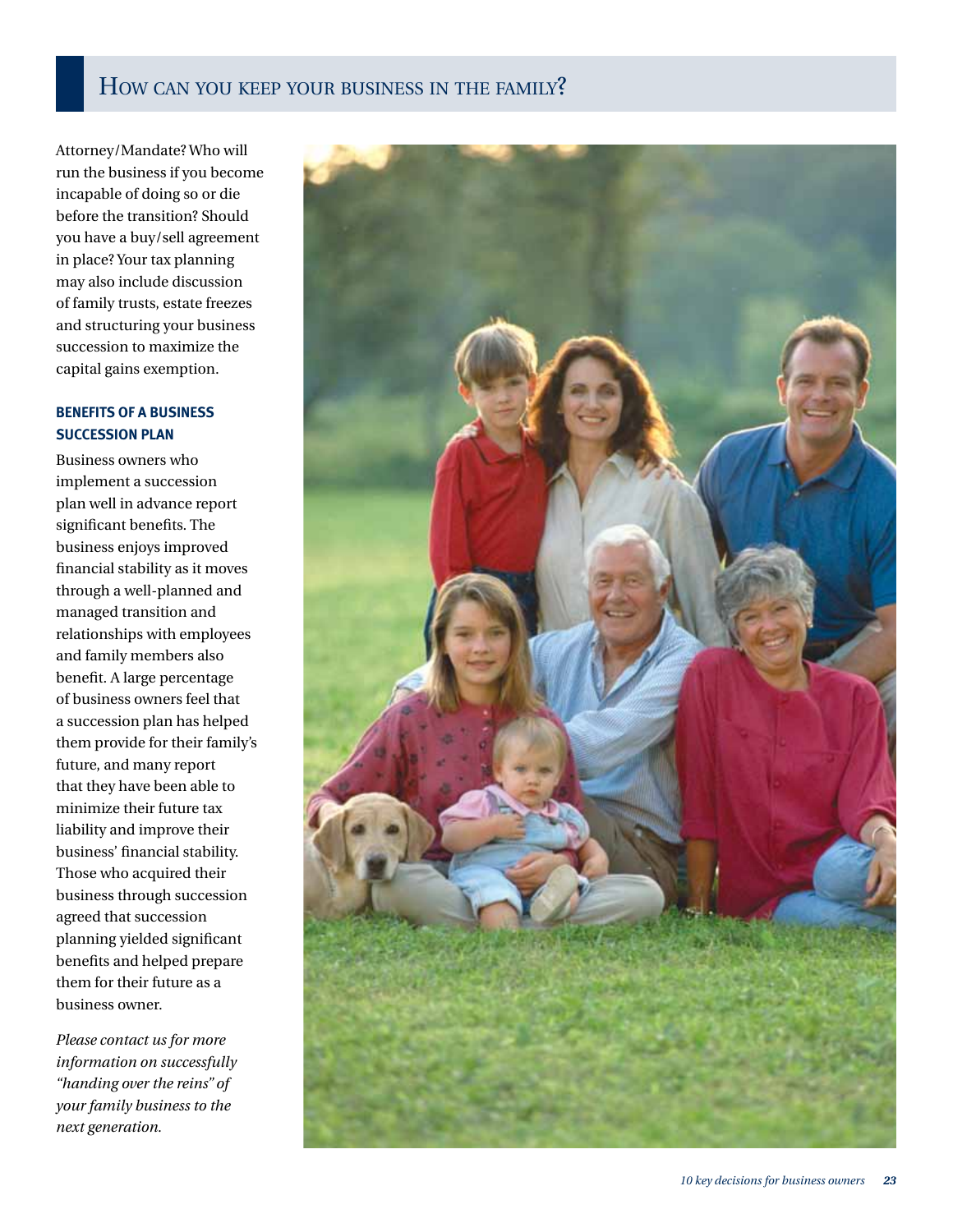# Develop a plan to ensure your retirement is as successful as your business

If you should ever think of retiring from your business, like many successful business owners, you may need help with retirement and tax planning matters. If your work has consumed much of your daily activities, the transition from this busy and demanding working life into retirement can be a challenge.

Give some thought to how you and your spouse will spend your time in retirement and develop a plan to ensure that your new life will be fulfilling. This doesn't necessarily mean leisure and recreation. You could intend to have an ongoing role in the business, become involved in a new one or work with a charity, non-profit organization or in the community.

Retirement planning requires you to consider a whole new lifestyle with new priorities and perspectives. A common misconception about retirement planning is the idea that money is the most important element and that you should focus your planning on creating after-tax cash flow. There are many other essential factors to consider.

#### **Build an estate plan**

If your business interests represent a significant part of your estate, have you thought about how the transfer of this wealth will affect you, your family, your relationships and your personal legacy? Family members may have played different roles in the business. Consider these differences when planning your estate and deciding how you will treat active and non-active family members, for example, equal versus fair treatment. In considering what income you will need, remember to provide for possible unplanned events. Try to be proactive, rather than reactive, in planning for an unforeseen event, such as a health crisis, and do your planning well in advance of your potential retirement date. Ensure you review your Will and Power of Attorney/Mandate on a regular basis so they continue to meet your estate planning objectives.

#### **What are your plans after you exit your business?**

As a business owner, the demands of running a successful business keep you very busy and engaged. Have you thought about how you want to spend your time after you retire? You may have a succession plan for your business, but do you have a plan to help ease the personal transition as well? It is a good idea to develop fulfilling new hobbies and interests

while you're still working. You have left your mark on a successful business. Now you have an opportunity to leave your mark on your community and other areas of interest that are important to you.

Discuss your personal goals with your family and friends if possible. Working together to plan for the next phase of your life can be beneficial for everyone. If you have a spouse who has not been involved in the business, their transition may be different from yours. Remember to include them and develop a post-retirement plan together. This should include finetuning your personal finances for the last few years before you retire to ensure you're in good financial shape to proceed with your plans after you exit the business. Establishing clear personal goals will make this process simpler.

#### **Financial considerations**

There are a number of financial factors to consider as you plan your retirement. Tax and estate planning should be ongoing considerations throughout your working life to ensure that your plan continues to reflect your changing circumstances and is still on track to help you achieve your retirement goals. As a business owner, however, in addition to assessing your sources of retirement income, you will need to review your succession plan periodically to ensure that the projected proceeds from the sale or transfer of your business will last as long as your retirement does. It can be difficult to replace an income stream in later years, so remember to factor in the effect of inflation and consider strategies that can increase the value of the funds you will receive from the sale, well before your planned retirement date.

#### **What are your sources of retirement income and when will they be available?**

It's important to understand your sources of retirement income and how much recurring income will be produced by these and by existing income sources. These could include the Canada Pension Plan, Quebec Pension Plan, Retirement Savings Plans, proceeds from the sale of the business, income from an ongoing interest in the business, income from a new business, an Individual Pension Plan or a Retirement Compensation Arrangement.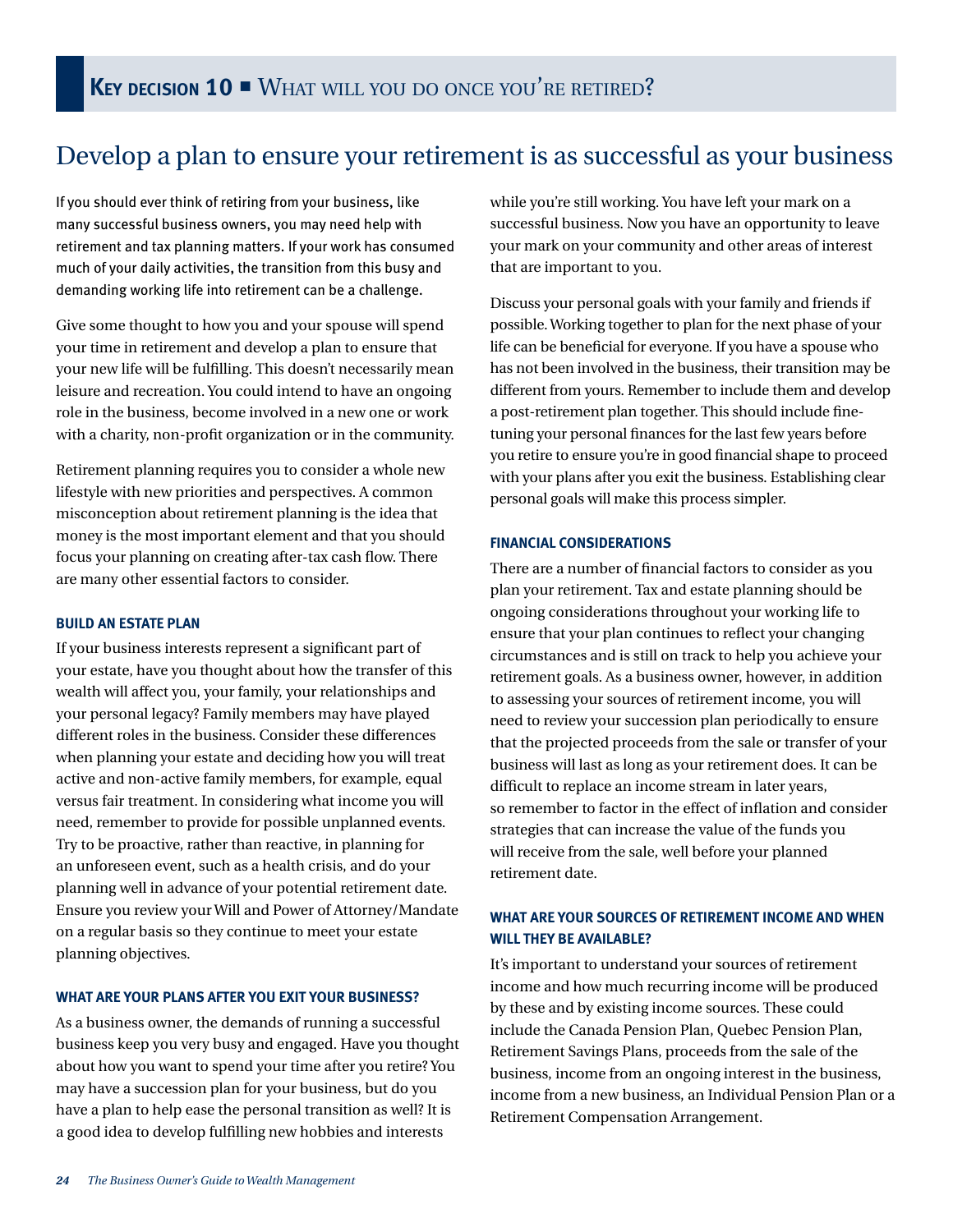# WHAT WILL YOU DO ONCE YOU'RE RETIRED?

Consider how to manage these sources of retirement income to maximize their efficiency. Where will you obtain funds if you have a cash flow shortfall? The general rule is to withdraw funds from non-registered investments before redeeming funds held in tax-sheltered plans. This ensures you continue to defer paying tax on registered investments and preserves the power of tax-free compounding as long as possible.

Your RBC advisor can help you decide how to draw on your various sources of retirement income in the most efficient manner to minimize tax, maximize flexibility and make the most of the available tax credits. They can also help you identify the issues that are relevant for your situation and keep your long-term financial plan on track.

#### **Plan your retirement early**

Will you need all the proceeds from the sale of the business to fund your retirement? Ensure your succession plan has taken this factor into account. How will you convert the funds received from the sale into an income stream so it's available for you in retirement?

If you are transferring the business to family members, perhaps for little or no cost, your planning should incorporate this and the need to ensure that there will either be sufficient income from the business to fill everyone's needs or that other sources of income will be available.

*At RBC we can help you design your financial plan, maximize your after-tax income streams and calculate how much wealth you will need for retirement. This will also help you determine whether you will have any surplus and, if so, how much. If there is a significant surplus, we can help you plan the transfer of this wealth to your intended beneficiaries in the most appropriate and tax-efficient manner.*

#### **Business planning quick tip**

Traditionally, retirement planning has focused on the financial aspects. But a successful retirement takes more than just money. You also need to consider how you will stay healthy, mentally engaged and socially connected. Addressing such non-financial considerations – often overlooked by people busy with their day-to-day lives – can help ease your transition into retirement and give you a sense of purpose during the next stage of your life.

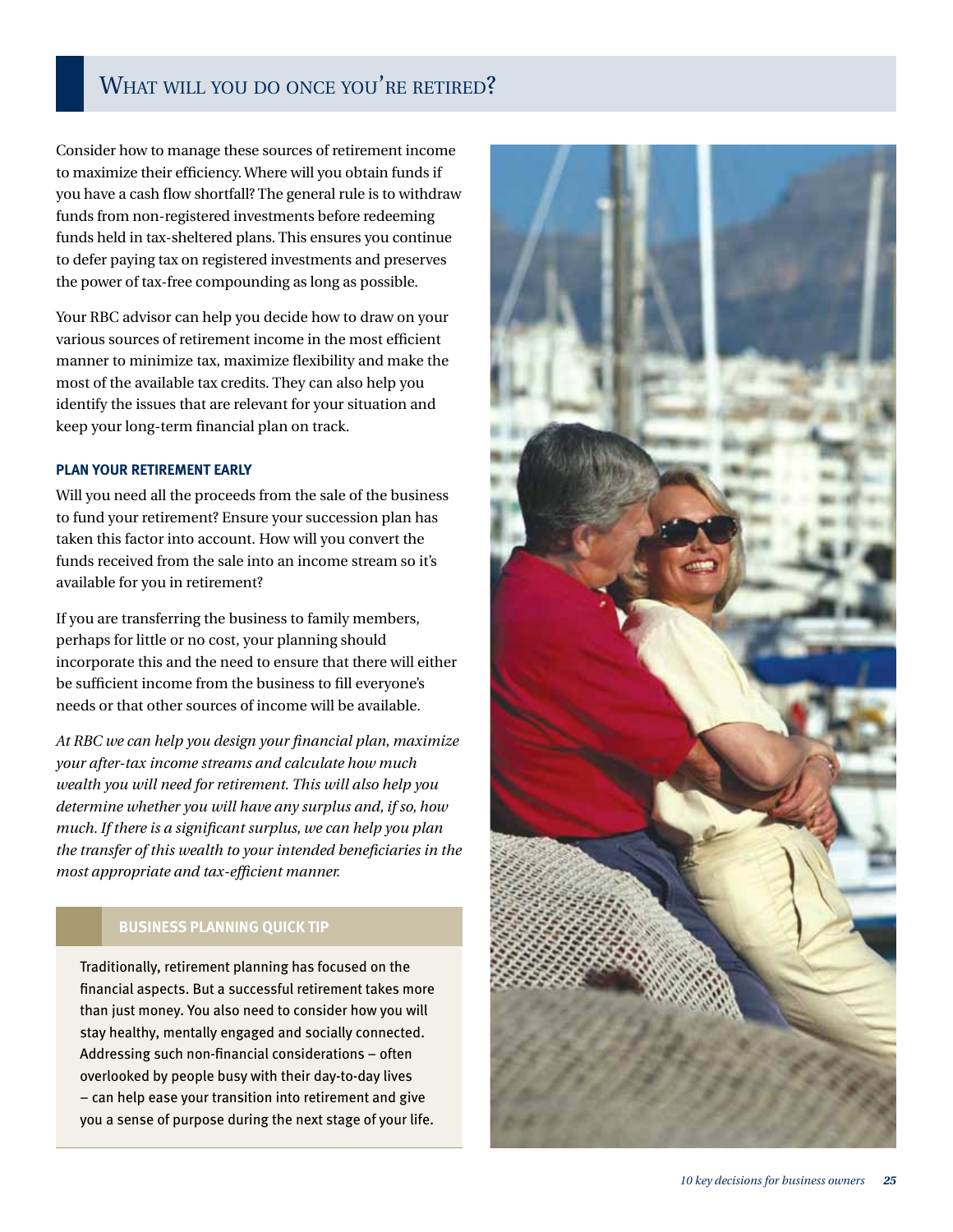# Make the most of special tax deferrals and exemptions

Our tax system provides special tax planning rules to meet the business succession needs of farming and fishing businesses. These rules enable businesses to benefit equally, whether they are owned personally or through a partnership or corporate structure.

#### **Tax-deferred transfers to family members**

If you own certain qualified farm or fishing property located in Canada, which you use directly for your farming or fishing business, you may be able to transfer the property to your children on a tax-deferred basis during your lifetime, or when your estate is settled. This also applies when shares of a family corporation or an interest in a family partnership are transferred from a parent to their child.

If your business qualifies for a tax-deferred transfer at the time of death or if you choose to transfer it during your lifetime, you may be able to postpone the payment of tax on any taxable capital gain until the child to whom you have transferred sells the property. You can also transfer such business property to your spouse or common law partner during your lifetime and potentially postpone payment of tax on capital gains until your spouse decides to sell.

#### **The enhanced capital gains exemption**

An enhanced lifetime capital gains exemption may be available on the sale of your qualifying farm or fishing property, subject to some conditions. If your business meets the "ownership and usage" criteria (that are somewhat less stringent if you acquired the farm property prior to June 18, 1987), you may be eligible for the exemption. If you have previously claimed the exemption on a disposition of qualified property, the amount you claimed will reduce the amount of exemption available on the sale or transfer of your farm or fishing property.

If you transfer the property to a qualifying family member at its fair market value or at less than fair market value, there may be an opportunity to multiply the use of the lifetime capital gains exemption. This way you can utilize your personal exemption and your successor can also use their exemption when they sell. Talk to your professional legal and tax advisors to determine whether these opportunities could work for you and your business.



#### **Who will inherit/ purchase the family business?**

When deciding who will inherit your family farming or fishing business, there are many factors to consider. The choices you make can determine how the business will prosper in the years ahead, so take some time for discussions with family members. A large

percentage of agricultural businesses consider it important to keep the business in the family, but relatively few family businesses survive to the second generation.

Do you intend to retire from the business and pass it on to the next generation during your lifetime, or on your death? If one of your children/grandchildren is to take over the business, ask yourself whether they have the business acumen, experience or desire to do so successfully. If there are several children in the family, are any other children likely to be involved in the ongoing ownership and management of the business, and, if not, are you making other arrangements for these children? Have other family members made a commitment to the business, financial or otherwise, or a contribution that you should recognize?

#### **Determining what is fair**

Treating your children fairly does not necessarily require that you provide each of them with an identical inheritance. If only one of your children will inherit the business, and there are insufficient funds to provide an equivalent-sized inheritance to your other children, try to structure a division of property that is fair to everyone.

If there are children who are not involved in the farming/ fishing business, have you already provided gifts to these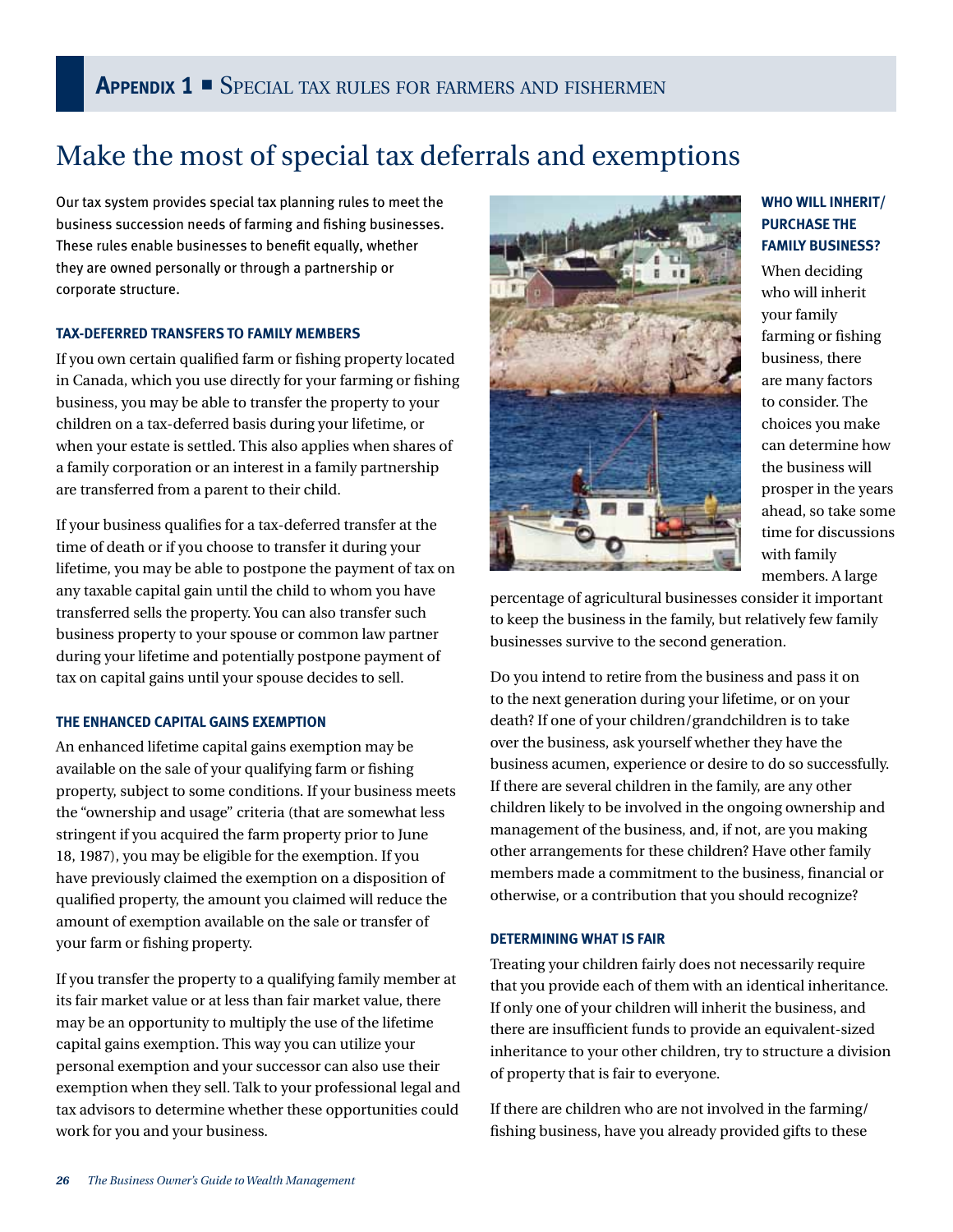children? For example, have you funded their university education? Can they inherit non-business assets? If any of them already holds an interest in the business, have you provided for this in the transfer arrangements? In some cases you may be able to structure more equivalent-sized inheritances to each of your children through the use of life insurance policies.

Depending on the circumstances, you may wish to transfer to the farming or fishing child only those assets that are essential for the economic viability of the business. To ensure the transfer is fair to all your children, consider the resale value of the assets transferred, the profit your business successor is likely to make and the contribution that person may have already made to the business.

#### **Is the business profitable enough to support more than one household?**

When you transfer the business during your lifetime, remember to take into account the financial position of all the households involved. If you are to receive a lump sum capital payment, when will it be paid and will it involve indebtedness for the transferee household? What level of debt repayment can they tolerate and what rate of debt repayment can you accept that will provide you with adequate

retirement income? Consider your household's lifestyle needs and retirement goals and factor in any financial commitments you have made to any children in the family, other than those to whom you have transferred the business.

#### **Think about the transition period**

Will you retain control of the business for a period of time? Consider the structure of the new business, for example, a partnership or a corporation. Will you continue to be involved, perhaps as a manager, and, if so, for how long? Give some thought to how responsibilities will be divided in the new business. There may be matrimonial circumstances affecting the children who are taking over the business. Are there safeguards in place to prevent the family business from being adversely affected by a matrimonial dispute or marriage breakdown?

*We can help you collect the information you will need in the decision-making process and review the critical issues of the business transfer to ensure your retirement goals remain on track. We can also work with you to invest the proceeds of sale in a manner that's consistent with your needs and goals and, if necessary, act as an objective third party to help you identify issues that may need to be addressed. Ask us how this kind of succession planning could work for your business.*

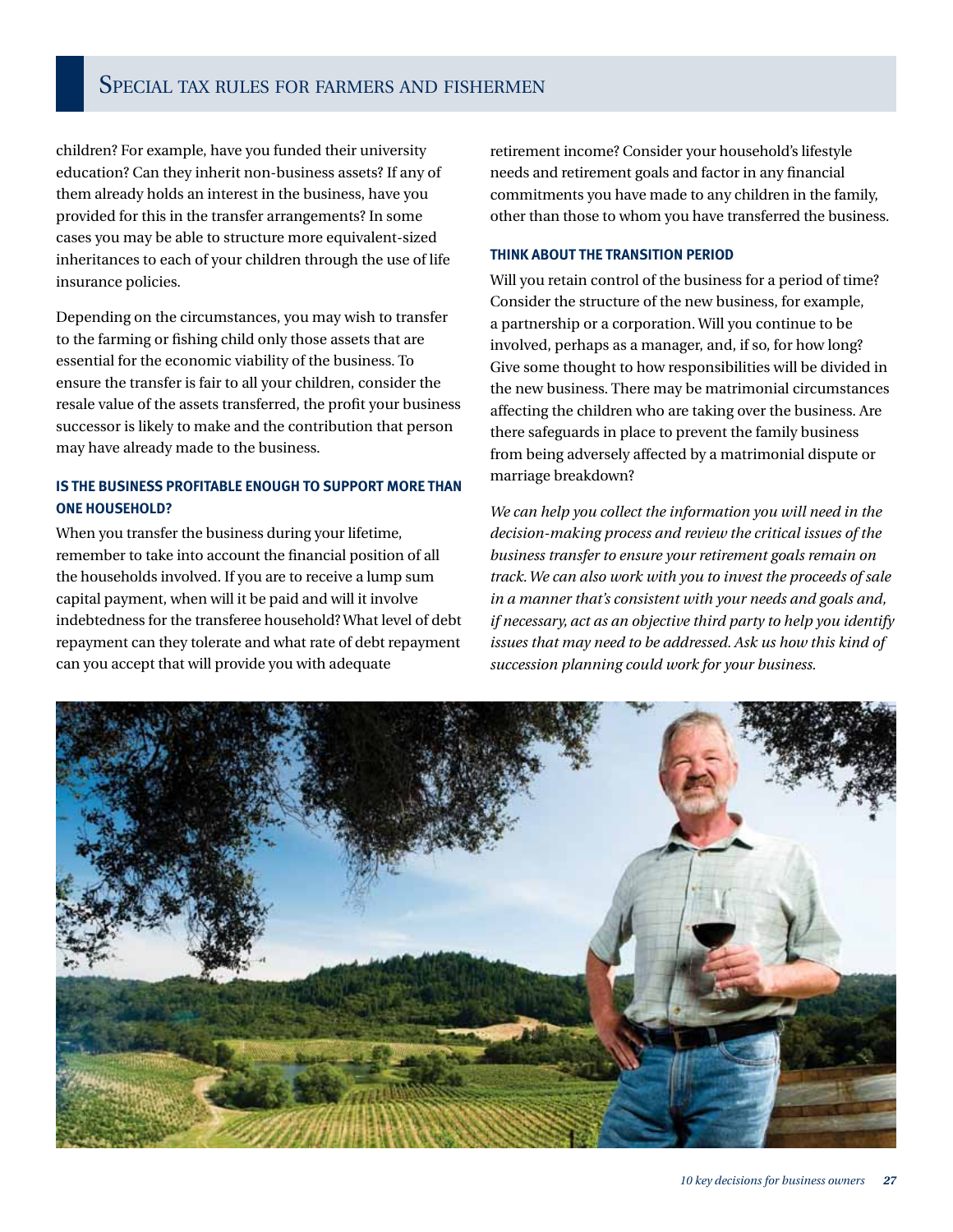# Take advantage of enhanced tax and retirement benefits

If you are a professional such as a doctor, dentist, lawyer or accountant, you might consider the advantages of incorporating your practice if you haven't already done so. Incorporation is permitted by certain professional regulatory bodies, and may provide potential tax savings and tax-deferral benefits. It may also enable you to take advantage of enhanced retirement plans such as Individual Pension Plans (IPPs) or Retirement Compensation Arrangements (RCAs).

#### **Characteristics of professional corporations**

There are significant differences between a professional corporation and other corporations. A professional corporation is generally subject to the rules and guidelines of the regulatory body governing its profession. These include restrictions on the name of the professional corporation and who may be named as a voting shareholder. In addition, in some provinces, only members of the same profession can be voting shareholders of a professional corporation. Generally, the officers and directors of the corporation must also be voting shareholders. Before deciding to incorporate your practice, make sure you understand the regulatory guidelines applying to your profession in your province.



#### **Advantages of professional incorporation**

There are a number of potential benefits to incorporating your professional practice. You may be able to:

- Enjoy potential tax savings due to the reduced federal and provincial corporate tax rate that applies to active business income up to the small business limit earned by a professional corporation.
- Benefit from the tax deferral opportunities of the corporate taxation structure and use the additional funds in the corporation to pay off debt, purchase capital assets, acquire investments or fund an insurance policy.
- Take advantage of the capital gains exemption available on the sale of shares of a professional corporation, provided certain conditions are met.
- Achieve potential tax savings through a number of income-splitting strategies, depending on your province of residence.
- Limit your commercial liability to trade creditors.
- Choose from flexible remuneration options depending on your province of residence.

#### **Planning for retirement**

Professional incorporation provides retirement benefits not available to sole proprietors or partnerships, including the ability to establish IPPs and RCAs. These retirement savings vehicles can greatly enhance your retirement benefits and potentially provide creditor protection.

*We can provide more detail on how these retirement savings vehicles work and how they can form part of your comprehensive retirement plan.*

#### **Considerations**

In addition to the many advantages offered by professional incorporation, there are some considerations to bear in mind. The costs of establishing and maintaining a professional corporation can be higher than those of a sole proprietorship. There are greater tax filing and compliance obligations. You can't use business losses to offset your income from other sources. And you may also have to pay a provincial health tax levy when your corporate payroll exceeds a certain level (depending on your province).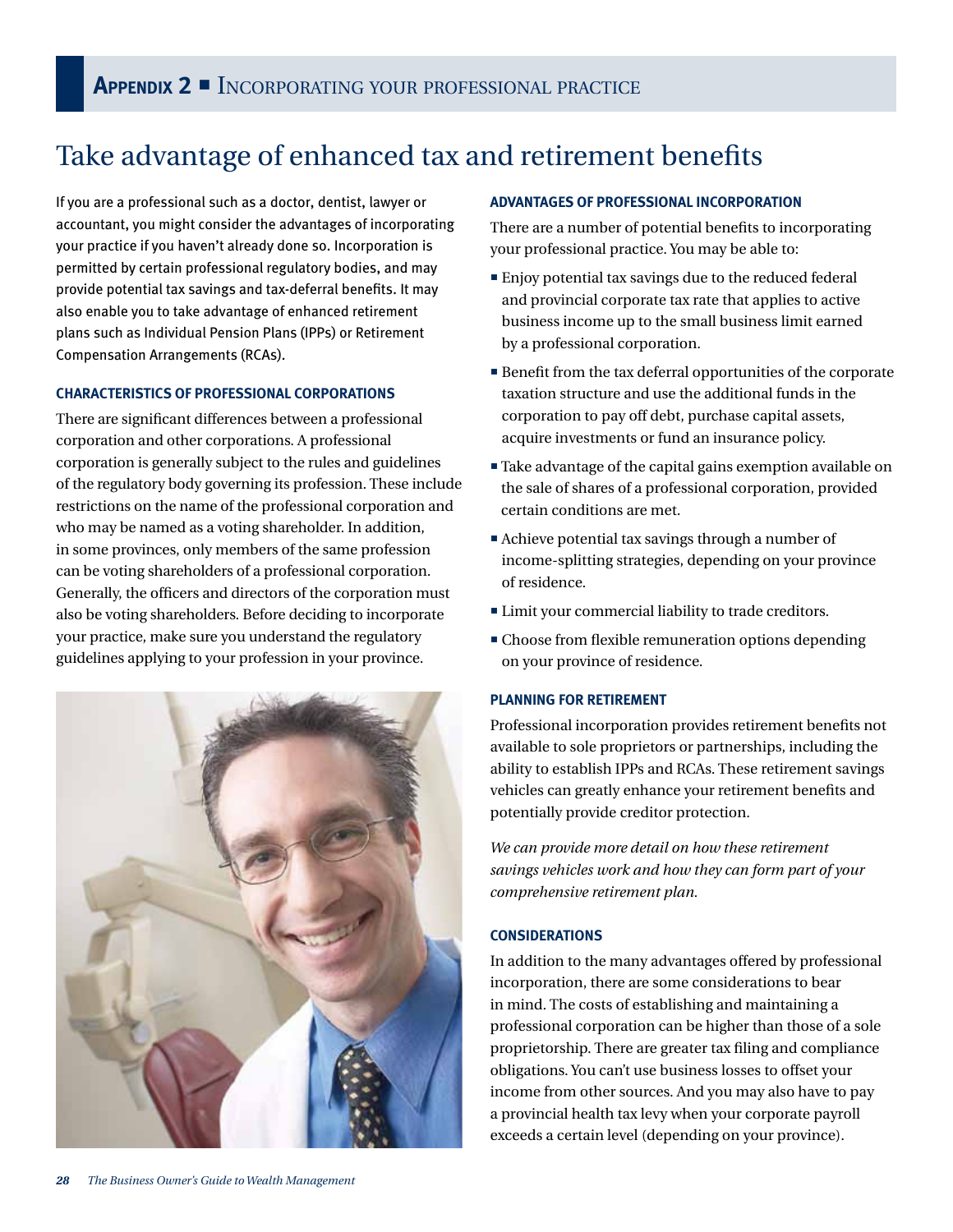#### **Creditor protection**

If you decide to incorporate, you should also keep in mind that a professional corporation can only protect you against business creditors and not personal liability for professional negligence. Consider investing in malpractice insurance and other creditor protection strategies such as setting up an IPP inside the corporation.

*We can help you implement several strategies made possible by professional incorporation, including IPPs and RCAs. Please contact us for more information.*

#### **Business planning quick tip**

There are several strategies incorporated professionals can consider to reduce taxes. However, there is at least one tax strategy available to unincorporated professionals – "cash damming". With cash damming, you convert the interest on your personal debts to a tax-deductible business expense by using the revenue from your business to pay off your personal debts. You then use a separate line of credit or other loan facility exclusively to pay your business expenses. If you would like to learn more about how this strategy works, please ask us for more information.

### **SUMMARY**

As a business owner, your success depends on your ability to make smart business decisions. Some of the most important decisions you will make concern a range of tax, retirement and estate planning issues, some of which we have highlighted in this guidebook. By making the right decisions, you can maximize the tax advantages available to you, put strategies in place to grow your business and ultimately ensure a smooth transition into a well-funded retirement. If you would like to explore any of the issues discussed in this guidebook in greater detail, we would be pleased to assist. Please contact us for more information.

This document has been prepared for use by the RBC Wealth Management member companies, RBC Dominion Securities Inc.(RBC DS)\*, RBC Phillips, Hager & North Investment Counsel Inc. (RBC PH&N IC), RBC Global Asset Management Inc.(RBC GAM), Royal Trust Corporation of Canada and The Royal Trust Company (collectively, the "Companies") and their affiliates, RBC Direct Investing Inc. (RBC DI) \*, RBC Wealth Management Financial Services Inc. (RBC WM FS) and Royal Mutual Funds Inc. (RMFI). Each of the Companies, RMFI, RBC WM FS, RBC DI and Royal Bank of Canada are separate corporate entities which are affiliates. \*Members-Canada Investor Protection Fund.

"RBC advisor" refers to Private Bankers who are employees of Royal Bank of Canada and licensed representatives of RMFI, Investment Counsellors who are employees of RBC PH&N IC and the private client division of RBC GAM, Senior Trust Advisors and Trust Officers who are employees of The Royal Trust Company or Royal Trust Corporation of Canada, or Investment Advisors who are employees of RBC DS.

In Quebec, financial planning services are provided by RMFI or RBC WM FS and each is licensed as a financial services firm in that province. In the rest of Canada, financial planning services are available through RMFI, Royal Trust Corporation of Canada, The Royal Trust Company, or RBC DS. Estate and trust services are provided by Royal Trust Corporation of Canada and The Royal Trust Company. If specific products or services are not offered by one of the Companies or RMFI, clients may request a referral to another RBC partner.

Insurance products are offered through RBC WM FS, a subsidiary of RBC DS. When providing life insurance products in all provinces except Quebec, Investment Advisors are acting as Insurance Representatives of RBC WM FS. In Quebec, Investment Advisors are acting as Financial Security Advisors of RBC WM FS.

The strategies, advice and technical content in this publication are provided for the general guidance and benefit of our clients, based on information believed to be accurate and complete, but we can guarantee its accuracy or completeness. This publication is not intended as nor does it constitute tax or legal advice. Readers should consult a qualified legal, tax or other professional advisor when planning to implement a strategy. This will ensure that their individual circumstances have been considered properly and that action is taken on the latest available information. Interest rates, market conditions, tax rules, and other investment factors are subject to change. This information is not investment advice and should only be used in conjunction with a discussion with your RBC advisor. None of the Companies, RMFI, RBC WM FS, RBC DI, Royal Bank of Canada or any of its affiliates or any other person accepts any liability whatsoever for any direct or consequential loss arising from any use of this report or the information contained herein.

® Registered trademarks of Royal Bank of Canada. RBC Wealth Management is a registered trademark of Royal Bank of Canada. Used under licence. © 2011 Royal Bank of Canada. All rights reserved. Printed in Canada. VPS63841

FPO